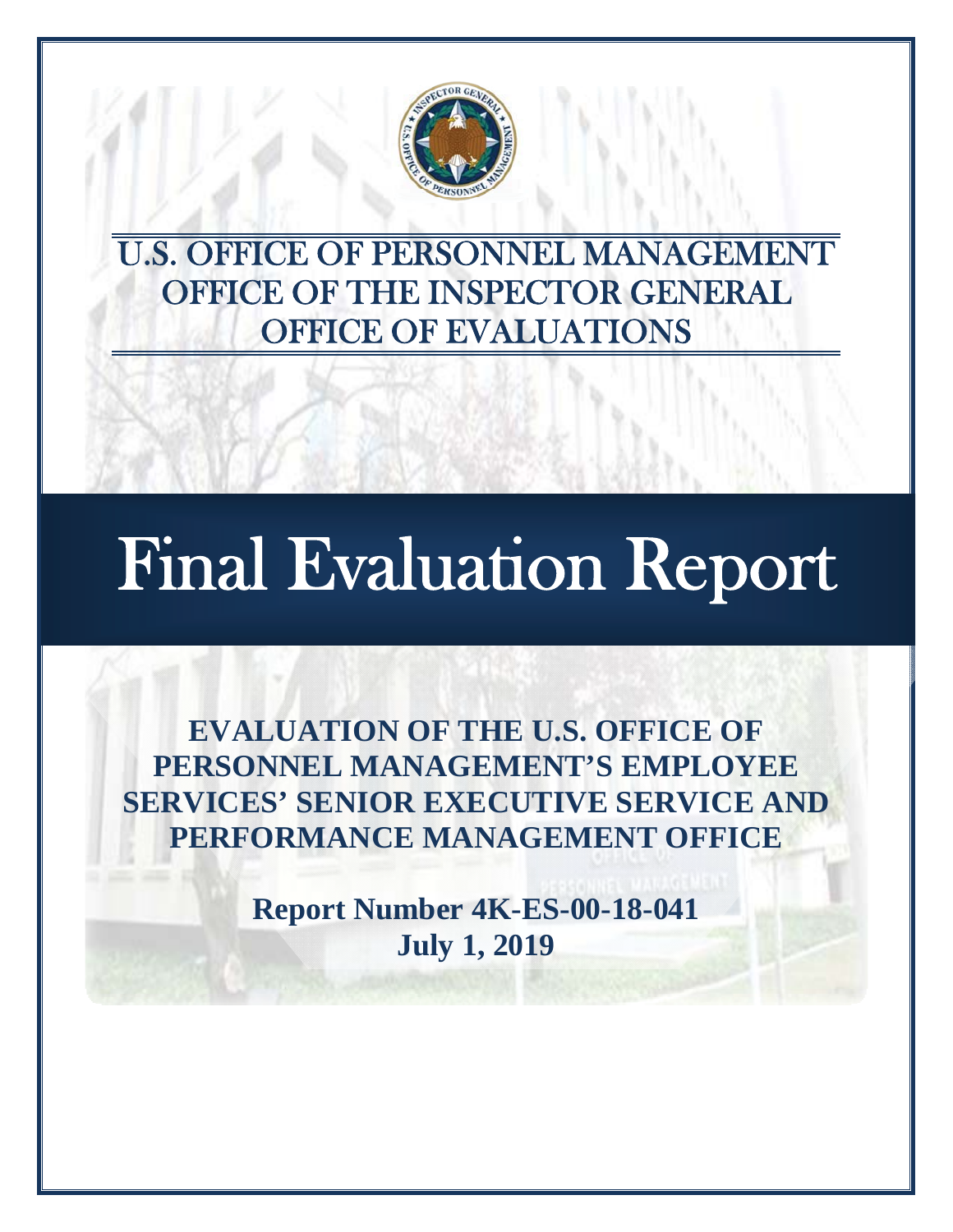## <span id="page-1-0"></span>EXECUTIVE SUMMARY

*Evaluation of the U.S. Office of Personnel Management's Employee Services' Senior Executive Service and Performance Management Office* 

#### **Report No. 4K-ES-00-18-041** July 1, 2019

#### **Why Did We Conduct the Evaluation?**

Over the years, OPM's stakeholders have offered various ideas and suggestions to improve OPM's Senior Executive Service (SES) operations. Since the creation of the SES, a few statutory changes have been implemented; however, stakeholders continue to call for further improvements to the efficiency and management of operations and processes. As a result, we conducted this evaluation to determine whether OPM's Employee Services has controls in place to effectively carry out its mission by providing oversight and assistance to Federal Agencies for their Senior Executive Service and Performance Management needs.

William W. Scott Dr.

**William W. Scott, Jr.**  *Chief, Office of Evaluations* 

#### **What Did We Find?**

The U.S. Office of Personnel Management's (OPM) Senior Executive Service and Performance Management office, which is within the Employee Services, needs to strengthen its controls over the administration of the Qualifications Review Board (QRB) process and enhance its oversight of the certification process for SES performance appraisal systems. Specifically, management needs to:

- Build on-going monitoring and quality control measures to ensure its staff complies with laws and regulations, reports complete and accurate data, and maintains adequate support documentation;
- Update and finalize its standard operating procedures, the QRB Charter, and reference guide to ensure supervisory review processes are included and aligned with their common oversight practices, including maintaining support documentation; and
- $\bullet$  Assemble working groups with appropriate stakeholders to collaborate, brainstorm, and develop ways to improve the QRB process and the SES certification process for performance appraisal systems.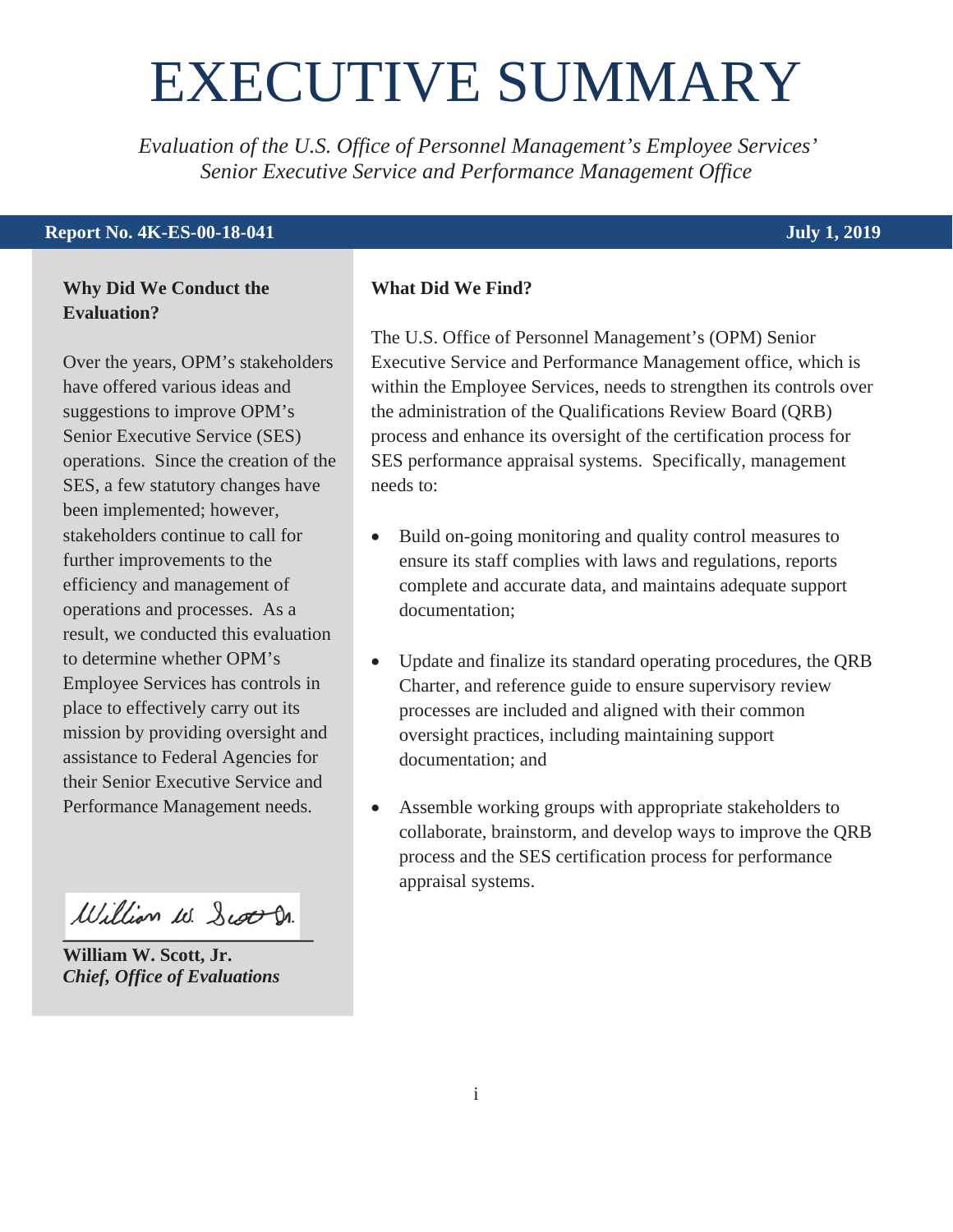## TABLE OF CONTENTS

#### **Page**

| I.  |                                                                             |
|-----|-----------------------------------------------------------------------------|
| II. |                                                                             |
|     | 1. Controls Surrounding Qualifications Review Board Process Need Improving7 |
|     |                                                                             |
|     |                                                                             |
|     | 4. Survey Results on the Certification Process for Senior Executive         |
|     |                                                                             |
|     |                                                                             |
|     |                                                                             |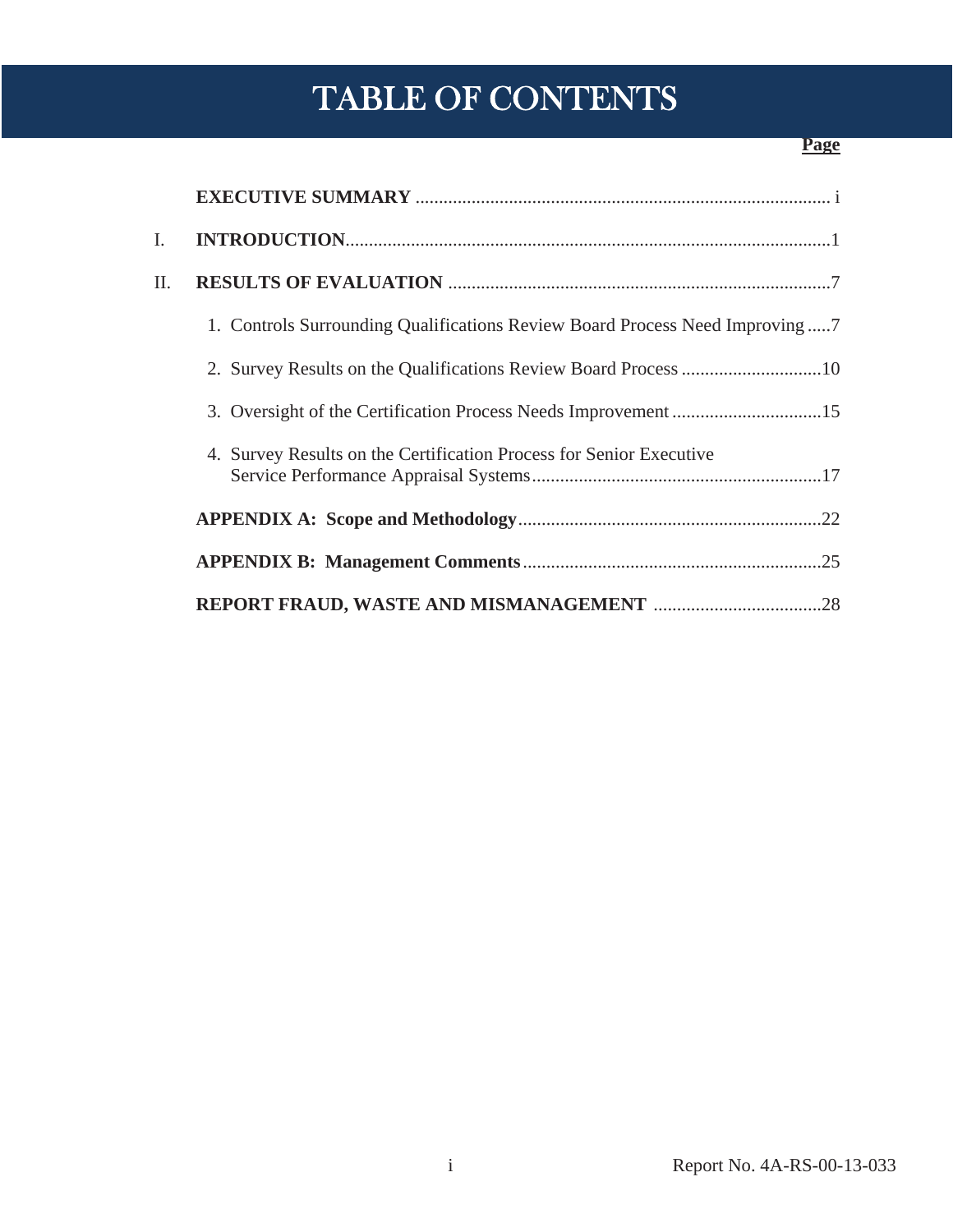## I. INTRODUCTION

<span id="page-3-0"></span>This final evaluation report details the results from our evaluation of the *U.S. Office of Personnel Management's (OPM) Employee Services' Senior Executive Service and Performance Management Office*. OPM's Office of the Inspector General (OIG) conducted this evaluation, as authorized by the Inspector General Act of 1978, as amended.

The Senior Executive Service and Performance Management office within Employee Services manages the overall Federal personnel program relating to the Senior Executive Service and senior professionals, (*i.e.*, Senior Level or Scientific and Professional), and provides Government-wide leadership to agencies for all other Federal employees with respect to non-SES performance management, awards, and leadership development. The Senior Executive Service and Performance Management office, as shown in Table 1, is organized into three components: (1) Executive Resources and Performance Management; (2) Work-Life and Leadership & Executive Development; and (3) Senior Executive Resources Services.

| <b>Component</b>                                          | <b>Key Responsibilities</b>                                                                                                                                                                                                                                                                                                                                                                                                                                                                                                                                                                                                                                                                                                                                                                                                                                           |
|-----------------------------------------------------------|-----------------------------------------------------------------------------------------------------------------------------------------------------------------------------------------------------------------------------------------------------------------------------------------------------------------------------------------------------------------------------------------------------------------------------------------------------------------------------------------------------------------------------------------------------------------------------------------------------------------------------------------------------------------------------------------------------------------------------------------------------------------------------------------------------------------------------------------------------------------------|
| Executive<br>Resources and<br>Performance<br>Management   | Provides operational guidance, technical expertise and assistance to agencies on the<br>$\bullet$<br>design, application, implementation, and evaluation of SES and non-SES<br>performance appraisal systems and programs;<br>Reviews, approves, and recommends certification of agency SES and Senior<br>Level/Scientific and Professional performance appraisal systems;<br>Develops, promulgates, and maintains Government-wide human capital management<br>$\bullet$<br>policies; and<br>Provides policy leadership, guidance and technical expertise on Government-wide<br>$\bullet$<br>human capital policy relating to non-SES performance management and awards,<br>Senior Level/Scientific and Professional compensation, and all SES Human<br>Resources matters, including recruitment, staffing, performance management,<br>compensation, and recognition. |
| Work-Life and<br>Leadership &<br>Executive<br>Development | Provides policy leadership, guidance, technical expertise, and products on<br>Government-wide work-life and executive training and development programs and<br>Reviews and approves agencies' SES Candidate Development Programs.                                                                                                                                                                                                                                                                                                                                                                                                                                                                                                                                                                                                                                     |
| Senior Executive<br>Resources<br>Services                 | Administers Qualifications Review Boards, which certify the executive<br>$\bullet$<br>qualifications for individuals' initial appointments to the career Federal SES;<br>Reviews and approves agency requests for SES Senior Level/Scientific and<br>$\bullet$<br>Professional allocations and limited term and limited emergency SES appointments;<br>Reviews and processes requests for political SES and Schedule C Appointments;<br>٠<br>Administers the Presidential Rank Awards program; and<br>$\bullet$<br>Oversees the Executive and Schedule C System, which is the information technology<br>$\bullet$<br>system used across the Federal Government for their executive resources<br>transactions.                                                                                                                                                         |

**Table 1: Senior Executive Service and Performance Management Components Key Responsibilities** 

Source: OPM's Employee Services Senior Executive Service and Performance Management office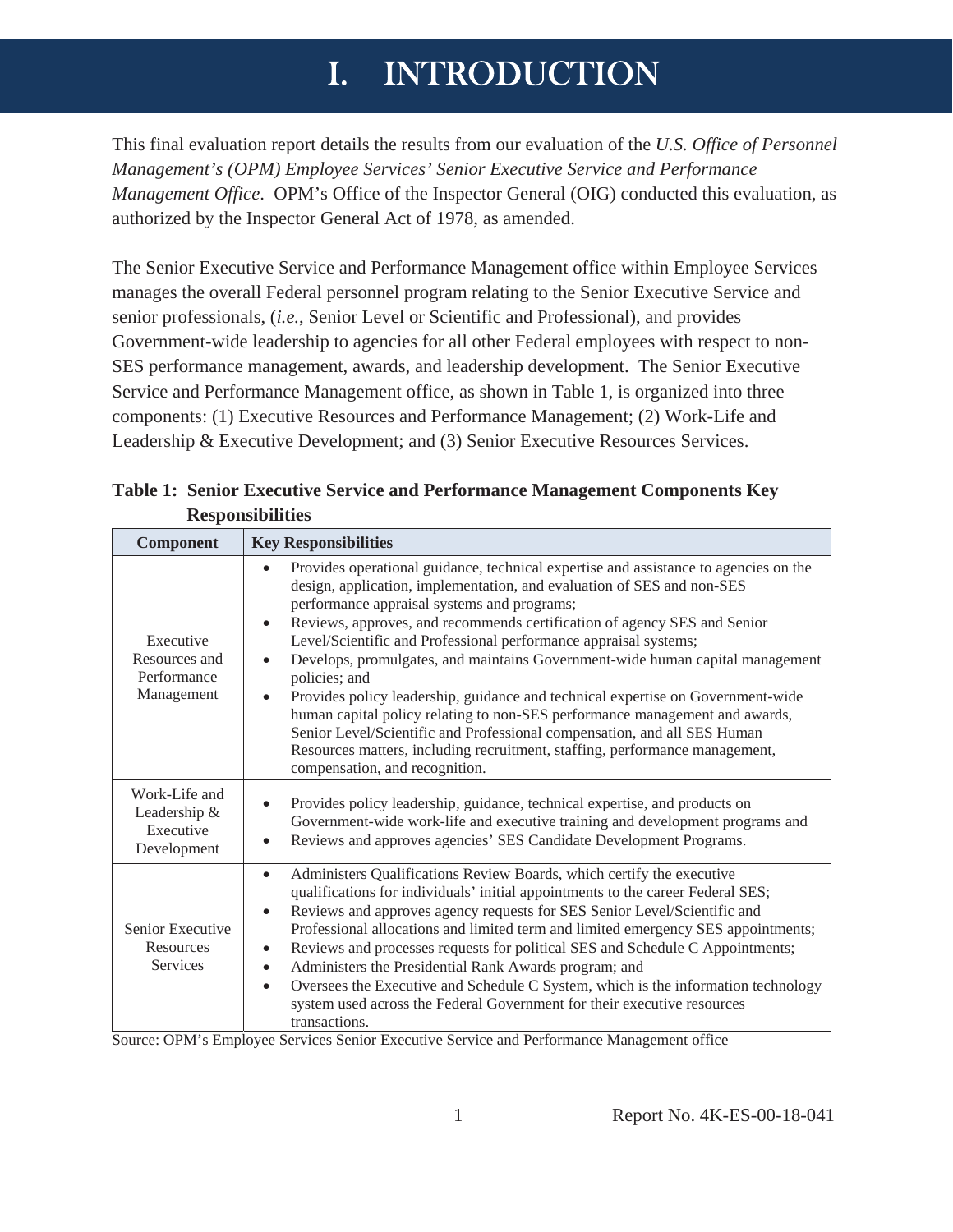In July 1979, the Civil Service Reform Act of 1978 established the SES as a separate personnel system that applies the same executive qualification requirements to all of its members. The SES covers positions in the Executive Branch classified above General Schedule Grade 15 or are in Level IV or V of the Executive Schedule, or equivalent positions. These positions, do not require Presidential appointment with Senate confirmation, and are responsible for executive, managerial, supervisory, and/or policy functions characteristic of the SES. In addition, there are two types of positions and four types of appointments in the SES.

#### *Positions:*

- *General positions* are filled by any of the appointment types listed below (career, noncareer, limited term, or limited emergency).
- *Career Reserved positions* are filled by a career appointee to ensure the impartiality, or the public's confidence in the impartiality, of the Government.

#### *Appointments:*

- *Career appointments* may be made to either type of position listed above (general or career reserved). Incumbents are selected using their agency's merit staffing process and must have their executive core qualifications approved by a Qualifications Review Board (QRB) convened by OPM.
- *Non-career appointments* are made only to general positions. Non-career appointments are approved by OPM on a case-by-case basis and the appointment authority reverts back to OPM when the non-career appointee leaves the position.
- *Limited term appointments* are made for up to three years, are nonrenewable, and must be to an SES general position only.
- *Limited emergency appointments* are also nonrenewable appointments. They may be for up to 18 months, and must be to an SES general position only established to meet a bonafide, unanticipated, urgent need.

Over the years, OPM's stakeholders have offered various ideas and suggestions to improve the SES operations. Since the creation of the SES, a few statutory changes have been implemented; however, stakeholders continue to call for further improvements to the efficiency and management of operations and processes. As a result, we conducted this evaluation to determine whether OPM's Employee Services has controls in place to effectively carry out its mission by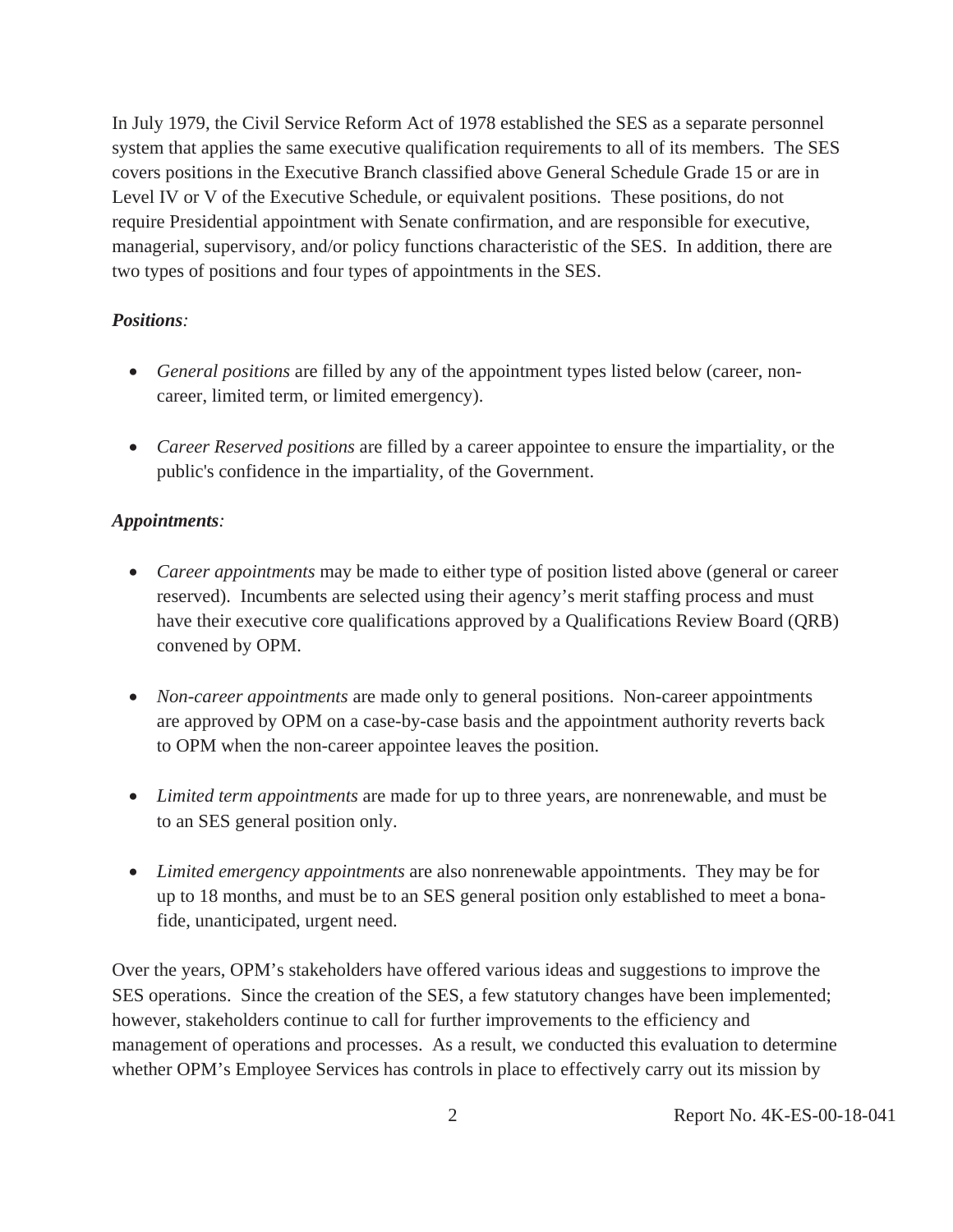providing oversight and assistance to Federal Agencies for their SES and performance management needs. Our evaluation focused on the QRB process and the certification process for SES performance appraisal systems.

#### Qualifications Review Board Process

The Senior Executive Resources Services group helps to make sure agencies select strong leaders by administering QRBs that evaluate whether candidates possess essential leadership qualifications. The QRB is a three-member board comprised of current SES members. The Senior Executive Resources Services administers QRBs weekly, implementing standard operating procedures for its staff to follow, a QRB Charter for panel members to comply with, and the *Senior Executive Resources Services standing QRB Guideline and Standard Operating Procedures* to read and understand.

The executive core qualifications define the competency requirements for acceptance into the SES. The executive core qualifications are the primary criteria used by the QRBs for an individual's initial appointment into the career SES. The executive core qualifications are:

- 
- 
- $\bullet$  Results Driven
- Leading Change Business Acumen
- Leading People Building Coalitions

Agencies submit candidate cases to the Senior Executive Resources Services for QRB review, requesting QRB certification of a candidate on the basis of one of the following criteria: (A) demonstrated executive experience; (B) successful completion of a formal, OPM-approved SES Candidate Development Program; or (C) possession of special or unique qualifications that indicate a likelihood of executive success.

The QRB review is the last step in the SES selection process. The QRB reviews each case and either approves or disapproves the candidate's executive qualifications. Candidates can be given an opportunity to revise/strengthen (rewrite) no more than two executive core qualifications. This option is appropriate where the QRB members require additional information in order to make a determination. The final determination is based upon a majority decision. If approved, the certification of the candidate never expires, and the agency may proceed with the appointment.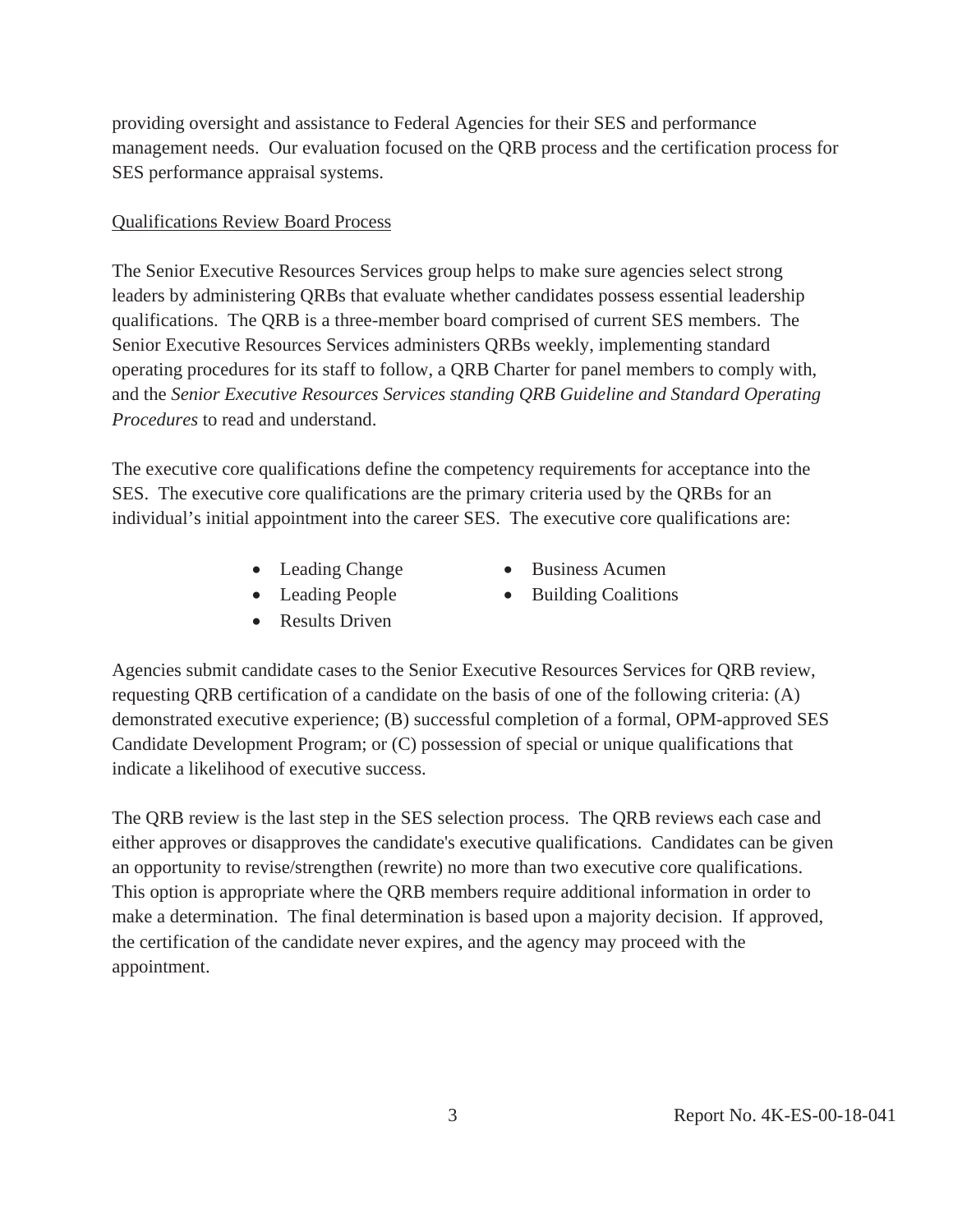#### Certification Process for a Senior Executive Service Performance Appraisal System

While the Executive Resources and Performance Management group is responsible for verifying agencies' performance appraisal systems for OPM, most of the SES operational responsibilities are assigned to agencies by law. The statutes and regulations require agencies to implement a pay-for-performance system. To access pay flexibilities offered by the statutes and regulations, agencies must first obtain certification from OPM, with Office of Management and Budget (OMB) concurrence, of their performance appraisal systems.

Following an agency's request for certification, the Executive Resources and Performance Management group, with the concurrence of OMB, will recommend the certification of an agency's SES performance appraisal system after the Executive Resources and Performance Management's review to ensure that the system:

- Demonstrates that it makes meaningful distinctions based on relative performance;
- Conforms to statutory and regulatory requirements regarding performance appraisal, pay, and awards; and
- $\bullet$  Complies with required certification criteria.

The design of the Basic SES Appraisal System, issued by OPM and OMB, meets all certification criteria.<sup>1</sup> Accordingly, for agencies that have adopted the Basic SES Appraisal System, OPM and OMB only need to review the implementation and application of the appraisal systems when reviewing for certification, thus reducing the amount of documentation required for the review. The recommendation to grant certification is based on the agency's documentation of compliance with the following certification criteria:

• Aligned Results,

 $\overline{a}$ 

- Performance Distinctions.
- Pay Differentiation, and

<sup>&</sup>lt;sup>1</sup> In January 2012, OPM, in conjunction with the OMB, issued the "Basic SES Appraisal System." The Basic SES Appraisal System satisfies the regulatory system standards and promotes consistency, clarity, equity, and transferability of performance processes, standards, feedback, and ratings across Government. Additionally, implementation of the Basic SES Appraisal System provides a streamlined and more efficient process for SES performance appraisal system approval and certification by OPM.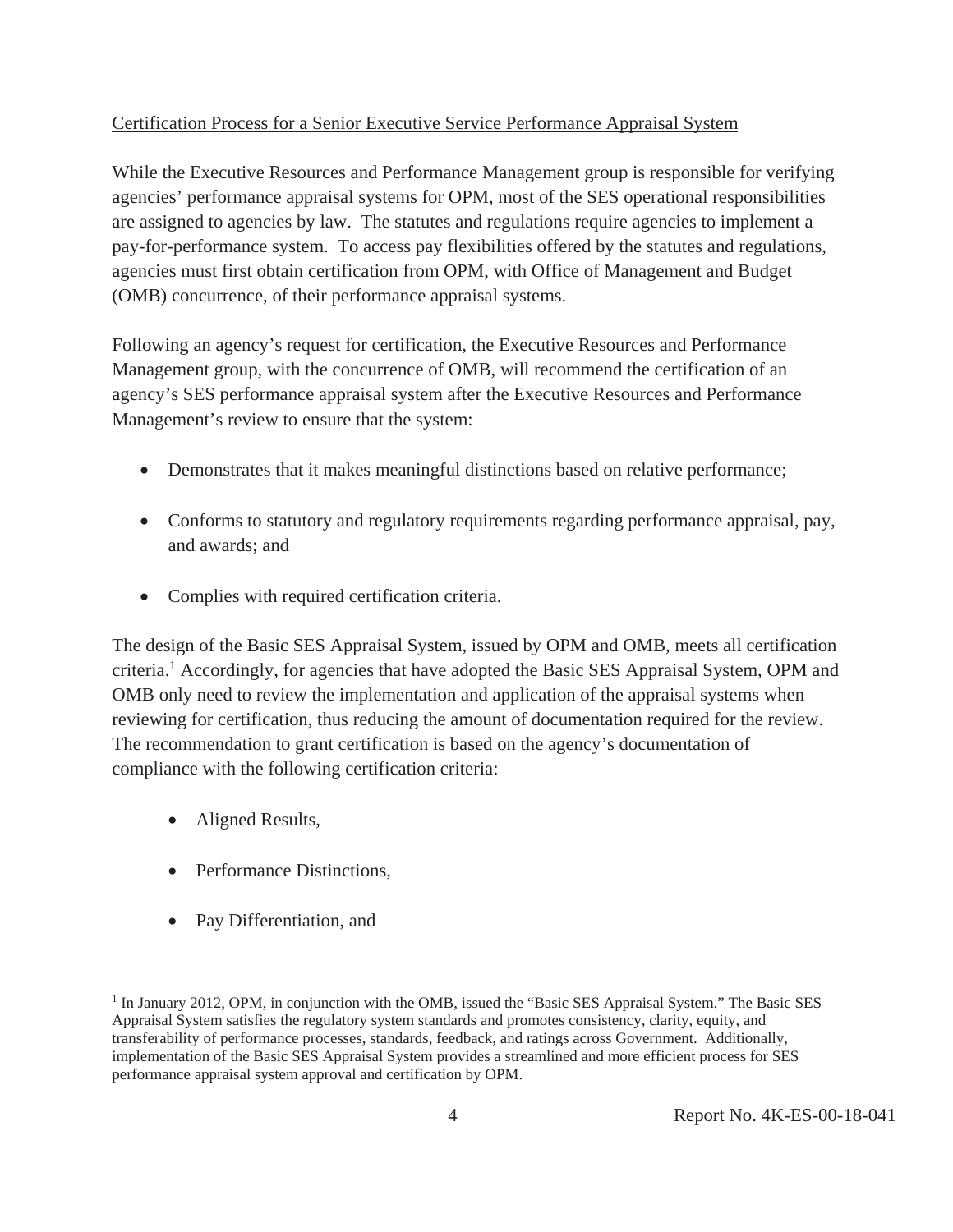• Verification of compliance with Organizational Assessment and Guidelines, Oversight, and Communication of System Application Results.

Agencies, using their own OPM-approved appraisal system (*i.e*., a non-Basic SES Appraisal System) must request system certification using the SES Performance Appraisal Assessment Tool $^2$ 

For both Basic and non-Basic SES performance appraisal systems, the Director of OPM may grant full certification (continuing for 24 months) when an agency's system independently and fully meets each certification criterion upon the initial submission of a certification request, or provisional certification (continuing for 12 months) when a system at least minimally meets each certification criterion.

Graph 1 on the next page outlines the number of certified appraisal systems, both fully and provisionally, approved by OPM for Federal Agencies and Office of Inspectors General (OIG) as of August 2018.

 $\overline{a}$ 

<sup>&</sup>lt;sup>2</sup> OPM uses a scoring sheet when reviewing an agency's non-Basic SES Appraisal System's certification request and documentation to determine whether the system meets established certification criteria. The scoring sheet incorporates all certification criteria and the methods for analysis. Agencies submit a number of performance plans so OPM can verify statements made in the SES-Performance Appraisal Assessment Tool regarding evaluation techniques, alignment, measurable results, balanced measure of employee and customer perspectives, and accountability.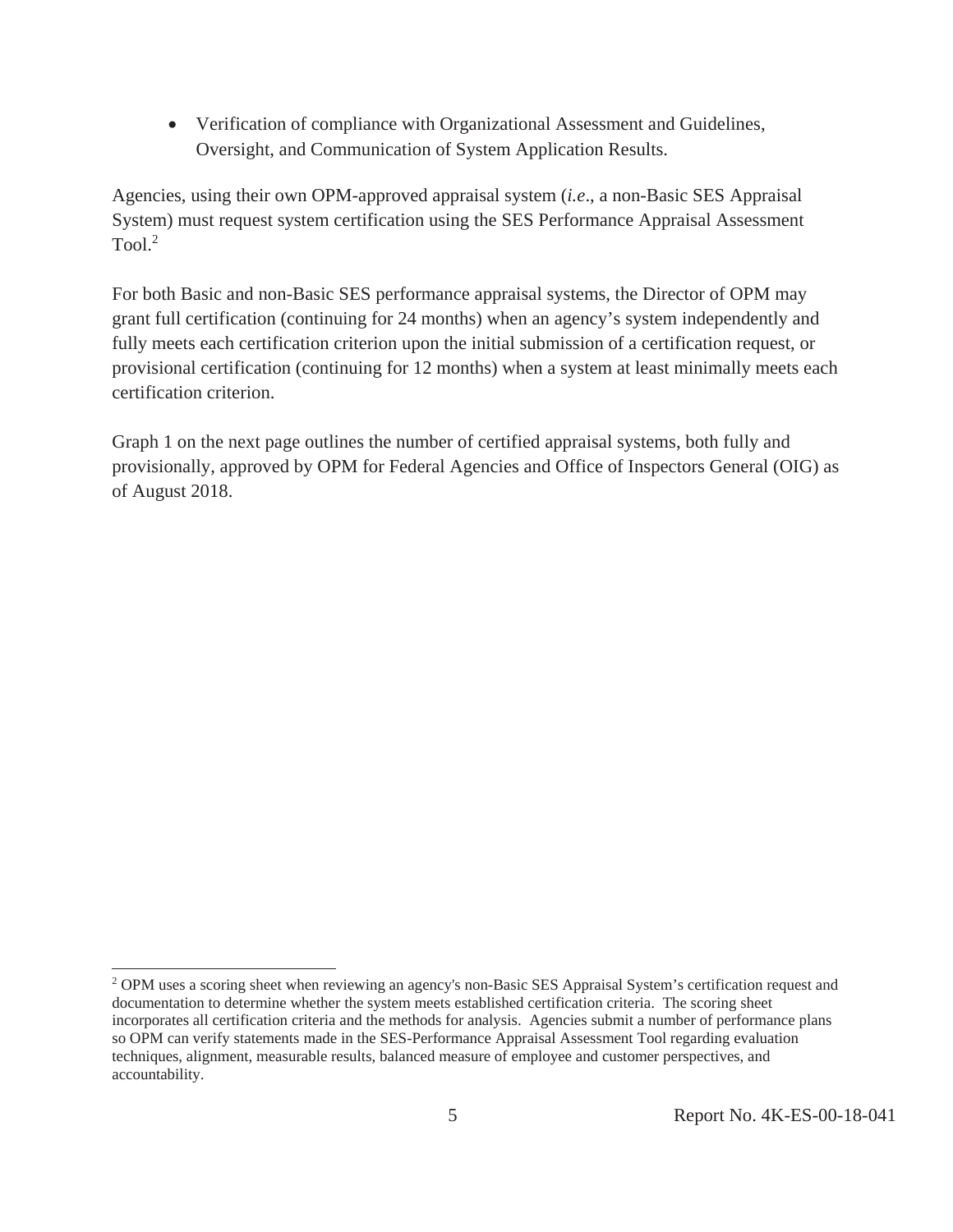

#### **Graph 1: Total Certified Senior Executive Service, Senior Level (SL) and Scientific and Professional (ST) Appraisal Systems**

Source: OIG Analysis of the List of Certified Senior Employee Performance Appraisal Systems, as of August 2018

 Once an agency's SES appraisal system is certified, the agency may apply a higher maximum rate of basic pay, which is equal to Level II of the Executive Schedule, and a higher aggregate pay limit, equivalent to the annual compensation payable to the Vice President, for its SES members. Agencies cannot be granted certification if their appraisal system fails to meet one or more of the certification criteria or if the agency demonstrate in its documentation that the application or implementation of the system resulted in a violation of applicable statute or regulation.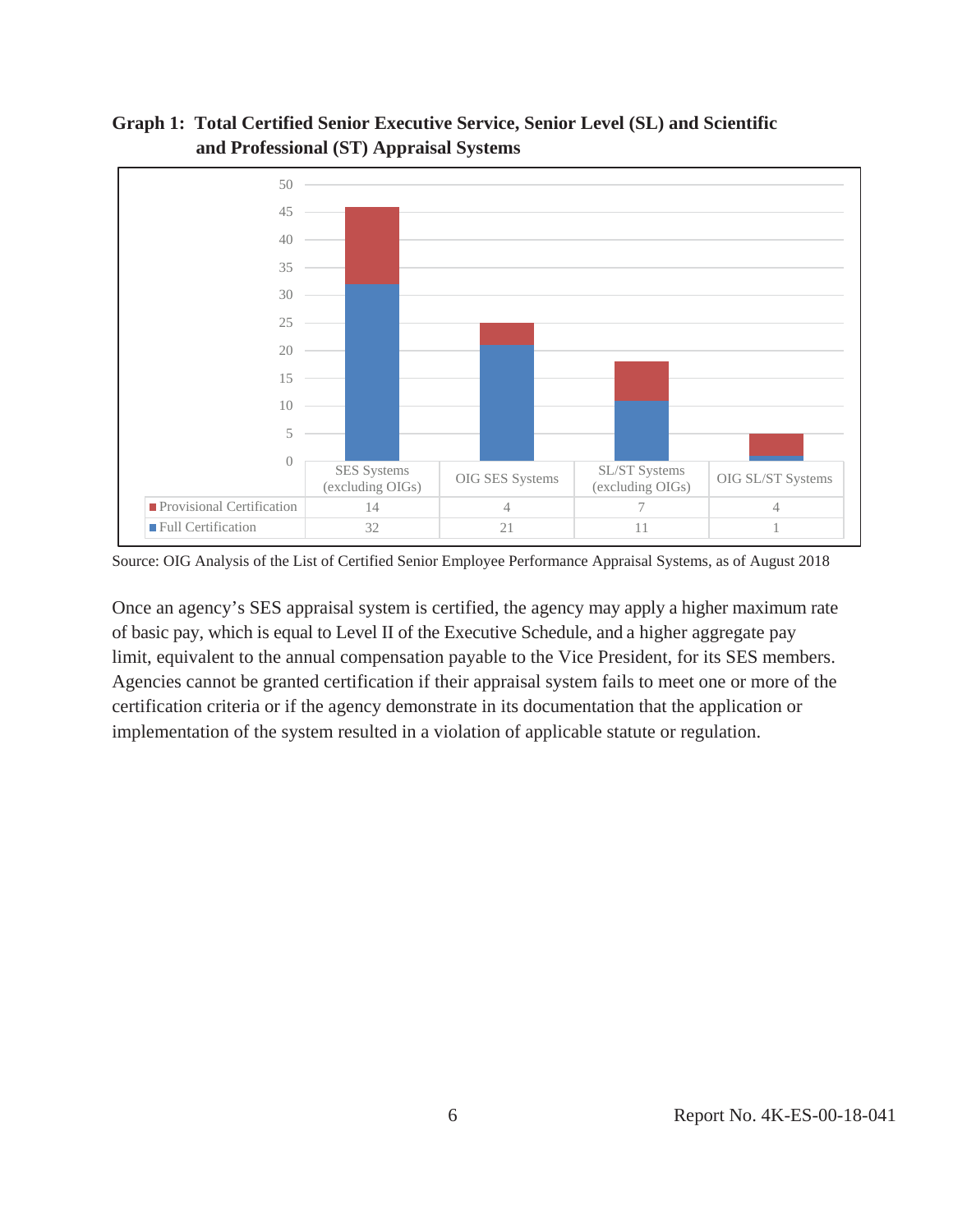### <span id="page-9-0"></span>**1. Controls Surrounding Qualifications Review Board Process Need Improving**

The Senior Executive Resources Services needs to strengthen its controls over the administration of the QRB process.

During our evaluation, we identified the following**:** 

- 1. Senior Executive Resources Services management does not perform on-going monitoring or separate quality control reviews of QRB data.
- 2. Standard operating procedures and the QRB Charter do not identify that more than one-half of the members of a QRB must be SES career appointees.
- 3. Standard operating procedures for Senior Executive Resources Services staff do not specify what supporting documentation to maintain to indicate that more than onehalf of the members of a QRB are SES career appointees, as required by Title 5 Code of Federal Regulations.
- 4. Standard operating procedures for the staff and reference guides for agency customers do not include a key requirement that agency requests for certification of a candidate by a QRB must contain evidence that merit staffing procedures were followed and that the appointing authority certified the candidate's qualifications for the position.
- 5. Standard operating procedures for the staff and reference guides for agency customers do not specify what supporting documentation must be provided by agencies to indicate that merit staffing procedures were followed and that the appointing authority certified the candidate's qualifications for the position.
- 6. The reference guides for agency customers do not indicate what documentation must be provided by agency customers to indicate that QRB members must have served in the SES for at least two years and received at least fully successful or higher rating on their most recent performance appraisal.
- 7. Senior Executive Resources Services management did not update the QRB Charter for panel members and the reference guide for agency customers to remove requirements that are no longer in place.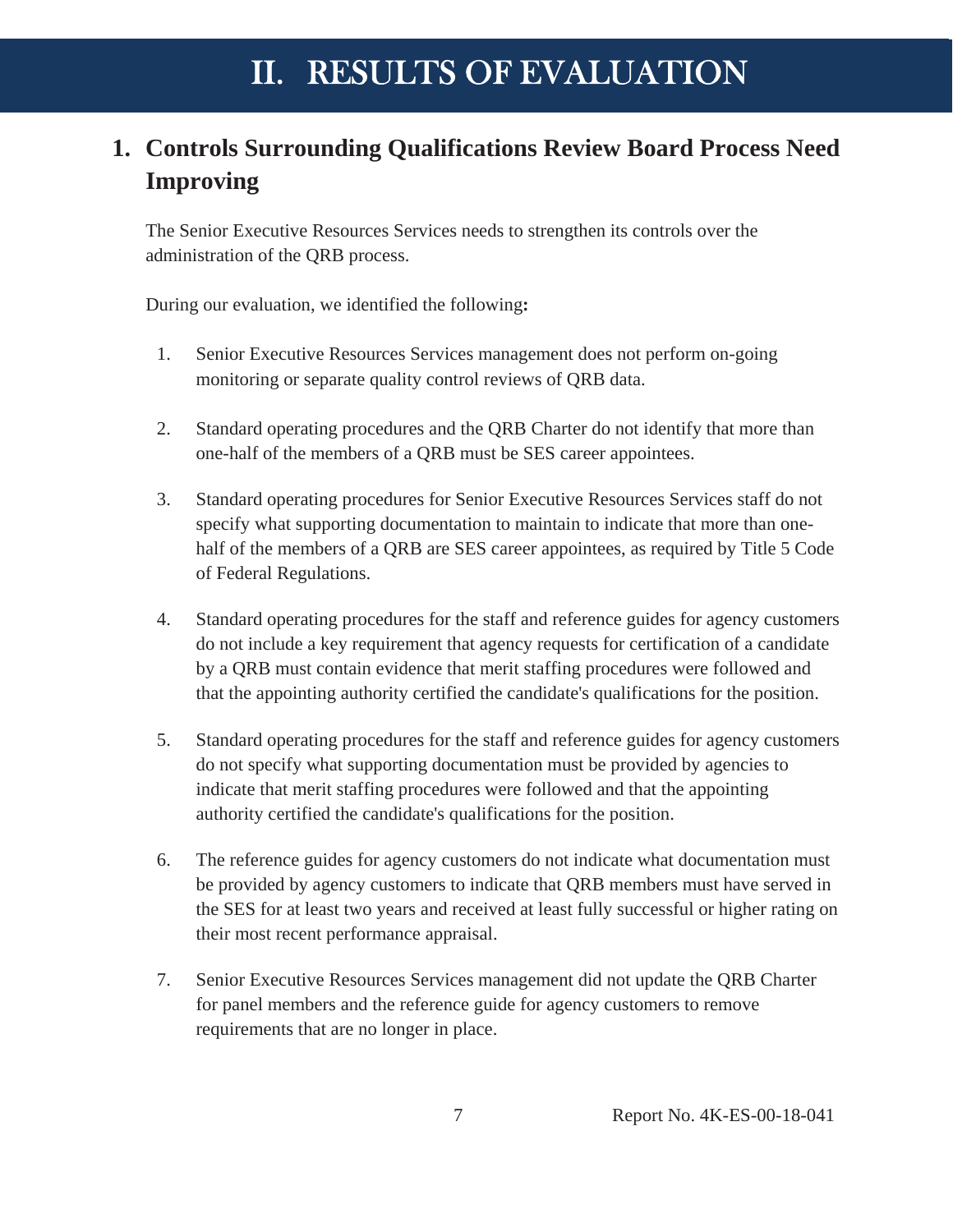Section 317.502 of Title 5 Code of Federal Regulations states:

- (a) QRBs convened by OPM must certify the executive/managerial qualifications of a candidate before initial career appointment may be made to an SES position. More than one-half of the members of a QRB must be SES career appointees.
- (b) Agency requests for certification of a candidate by a QRB must contain such information as prescribed by OPM, including evidence that merit-staffing procedures were followed and that the appointing authority has certified the candidate's qualifications for the position.

The U.S. Government Accountability Office (GAO) states in its *Standards for Internal Controls in the Federal Government* the following:

**12.05** "Management periodically reviews policies, procedures, and related control activities for continued relevance and effectiveness in achieving the entity's objectives or addressing related risks. If there is a significant change in an entity's process, management reviews this process in a timely manner after the change to determine that the control activities are designed and implemented appropriately."3

**16.04 "**Management monitors the internal control system through ongoing monitoring and separate evaluations. Ongoing monitoring is built into the entity's operations, performed continually, and responsive to change. Separate evaluations are used periodically and may provide feedback on the effectiveness of ongoing monitoring."4

We were unable to identify the specific causes for the lack of controls surrounding the QRB process in the Senior Executive Resources Services' oversight. We also identified differences for between the supporting documentation and OPM's reported numbers of QRB actions as well as processing times for fiscal year 2017.

Table 2 on the next page shows the differences.

 $\overline{a}$ 

<sup>&</sup>lt;sup>3</sup> GAO *Standards for Internal Controls in the Federal Government* (GAO-14-704G, September 2014), p. 56 <sup>4</sup> *Id.*, p. 65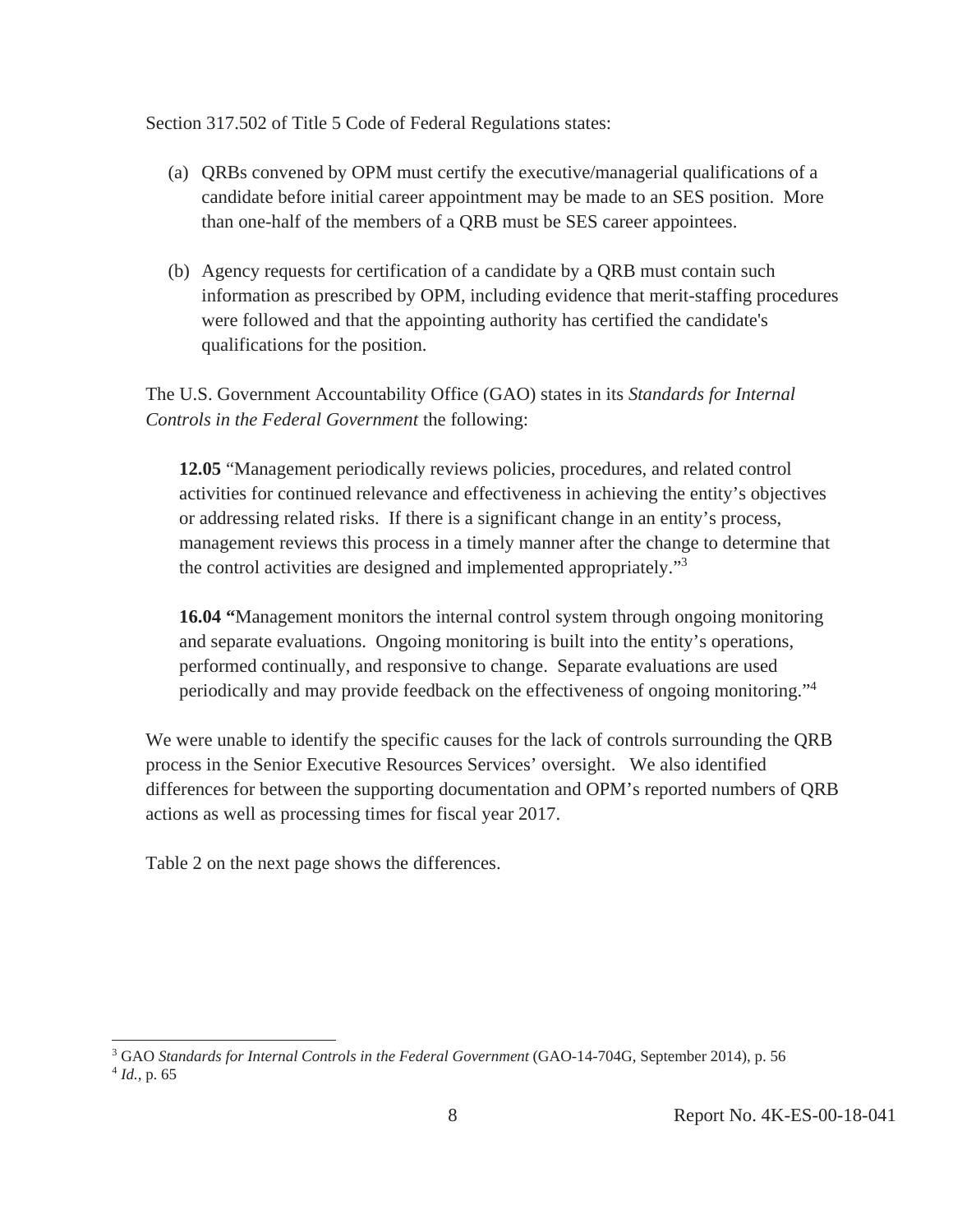|                                 | Approvals/Disapprovals |            | Rewrites  |                 |
|---------------------------------|------------------------|------------|-----------|-----------------|
|                                 |                        | Average    |           | Rewrite         |
|                                 |                        | Processing |           | Average         |
|                                 |                        | Time       |           | Processing      |
|                                 | Number of              | (business) | Number of | Time (business) |
|                                 | <b>QRB</b> Cases       | days)      | Rewrites  | days)           |
| <b>Supporting Documentation</b> | 886                    | 17.3       | 171       | 21.4            |
| <b>OPM's Reported Numbers</b>   | 872                    | 14         | 160       | 46              |
| Difference                      | 14                     | 3.3        | 11        | (24.6)          |

**Table 2: Differences in Qualification Review Board Data for Fiscal Year 2017** 

Source: OIG Analysis of Senior Executive Resources Services Data

#### **Recommendation 1**

We recommend that the Senior Executive Resources Services manager build on-going monitoring and quality control measures to ensure its staff complies with laws and regulations, reports complete and accurate data, and maintains adequate supporting documentation.

#### **Management Response:**

Management partially concurs with the recommendation. Management plans to have the new manager review the current QRB report used for processing information to identify and correct inaccuracies, as appropriate. Management will also consider the feasibility of implementing a new QRB dashboard to provide ongoing monitoring and quality control measures. Whether it is an automated process or ongoing manual review, management agrees to ensure the data it is using is consistent and based upon what agencies provided and will review for quality. Management believes that at this time, it is not feasible for OPM to verify self-reported agency actions.

#### **OIG Comment:**

While management partially concurs with the recommendation, the planned actions satisfy the intent of the recommendation. The recommendation does not address verification of self-reported agency actions, it addresses data compiled by the Senior Executive Resources Services staff.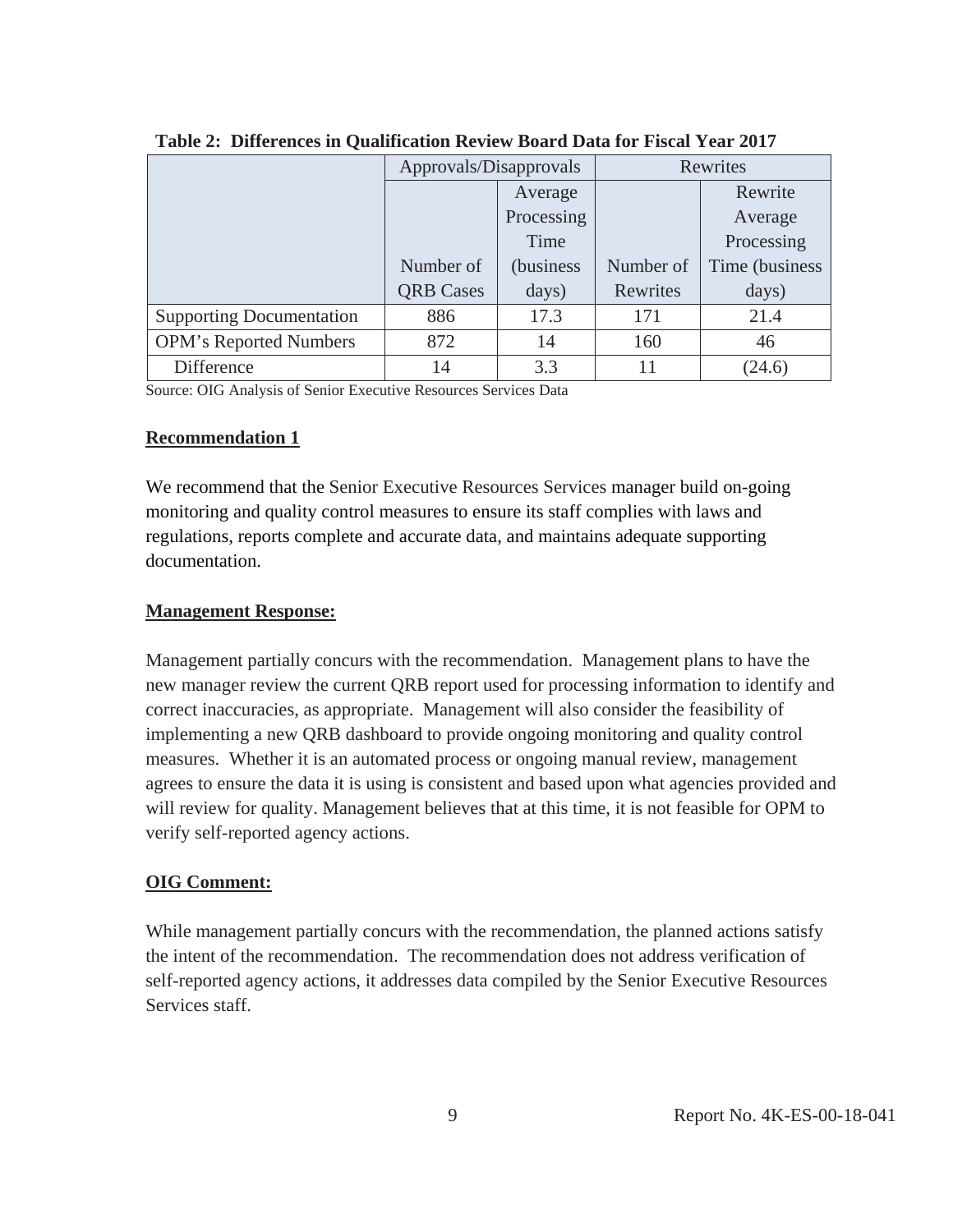#### <span id="page-12-0"></span>**Recommendation 2**

We recommend that the Senior Executive Resources Services manager update and finalize its standard operating procedures, the QRB Charter, and reference guides to ensure its staff and agency customers comply with laws and regulations.

#### **Management Response**:

Management concurs with the recommendation and plans to update the QRB charter, and existing reference guides and standard operating procedures, with cross reference to other guides, as appropriate.

#### **2. Survey Results on the Qualifications Review Board Process**

During our evaluation, we conducted a survey of the standing QRB panel members from OPM's July 2018 – October 2018 roster as well as current agency customers.<sup>5</sup> We wanted to obtain their opinions and views on whether OPM's Employee Services is accomplishing its missions, addressing customer needs, providing assistance, resolving concerns, and answering questions. In addition, we hoped to identify whether any challenges, barriers, and/or obstacles were slowing down the QRB process, as well as identify potential areas of improvement based on feedback from these stakeholders.

We surveyed 60 QRB panel members via email (two emails could not be delivered) and received responses from 24 panel members out of the 58 surveys delivered, which is a 41 percent response rate. Overall, the responses were very positive, indicating that the workload was reasonable and the OPM staff was timely, responsive, and pleasant to work with.

Table 3 on the next page highlights the responses we received for the first three questions as well as a percentage of the total.

 $\overline{a}$ 

 $5$  We sent the survey to current agency customers as of August 2018.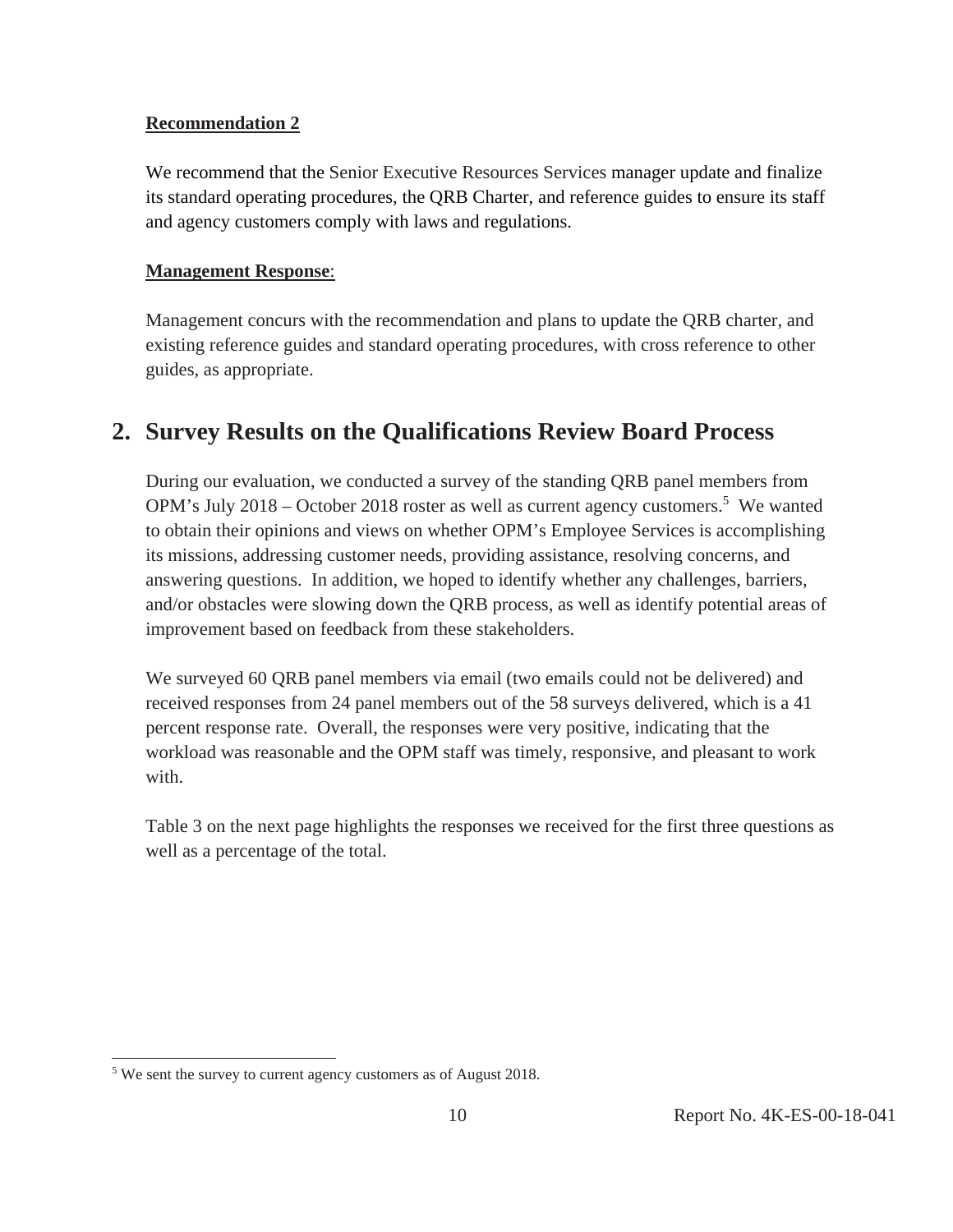| Question |                                                      |  | Not Sure | Yes         | N <sub>0</sub> |
|----------|------------------------------------------------------|--|----------|-------------|----------------|
|          | 1. Will the standing QRB be able to achieve the      |  | 2        | 21          |                |
|          | mission, purpose, and responsibility?                |  | $(9\%)$  | $(91\% )$   |                |
|          | 2. Have you received sufficient guidance and         |  |          | 22          |                |
|          | assistance to perform your responsibilities as a     |  | $(4\%)$  | (92 %       | (4% )          |
|          | QRB panel member?                                    |  |          |             |                |
|          | <b>3.</b> Has the Senior Executive Resources Service |  |          | 23          |                |
|          | staff resolved individual and common Group           |  | (4%)     | $(96\,\% )$ |                |
|          | concerns/conflicts in a timely manner?               |  |          |             |                |

**Table 3: Responses Received from QRB Panel Members on the QRB Process** 

Source: OIG Analysis of Survey Responses from QRB Panel Members on the QRB process

The following two questions on the survey were open-ended and allowed the QRB panel members to provide written comments.

- 1. Provide any barriers/challenges/obstacles that exist in the QRB process; and
- 2. What areas (if any) do you believe can be improved? Have you shared this information with Senior Executive Resources Services personnel? If so, what happened next?

We have summarized their responses to these two questions below:

- The biggest challenge mentioned was the quality of some of the applications submitted to the QRB by an agency. More education on the process and the executive core qualifications is needed to ensure candidates and their agency provide adequate information.
- The agencies are leaning towards internal technical candidates and not considering leadership qualities and potential as part of the application and selection process. A candidate should be able to write the executive core qualifications in a way that a layperson can understand.
- "If someone writes the candidate's technical executive qualification and executive core qualifications incorporating all of the buzzwords. How does that demonstrate ability."
- The review process needs to be improved respondents felt that the process is overly burdensome and there continues to be ambiguity in what the panel believes and what OPM desires.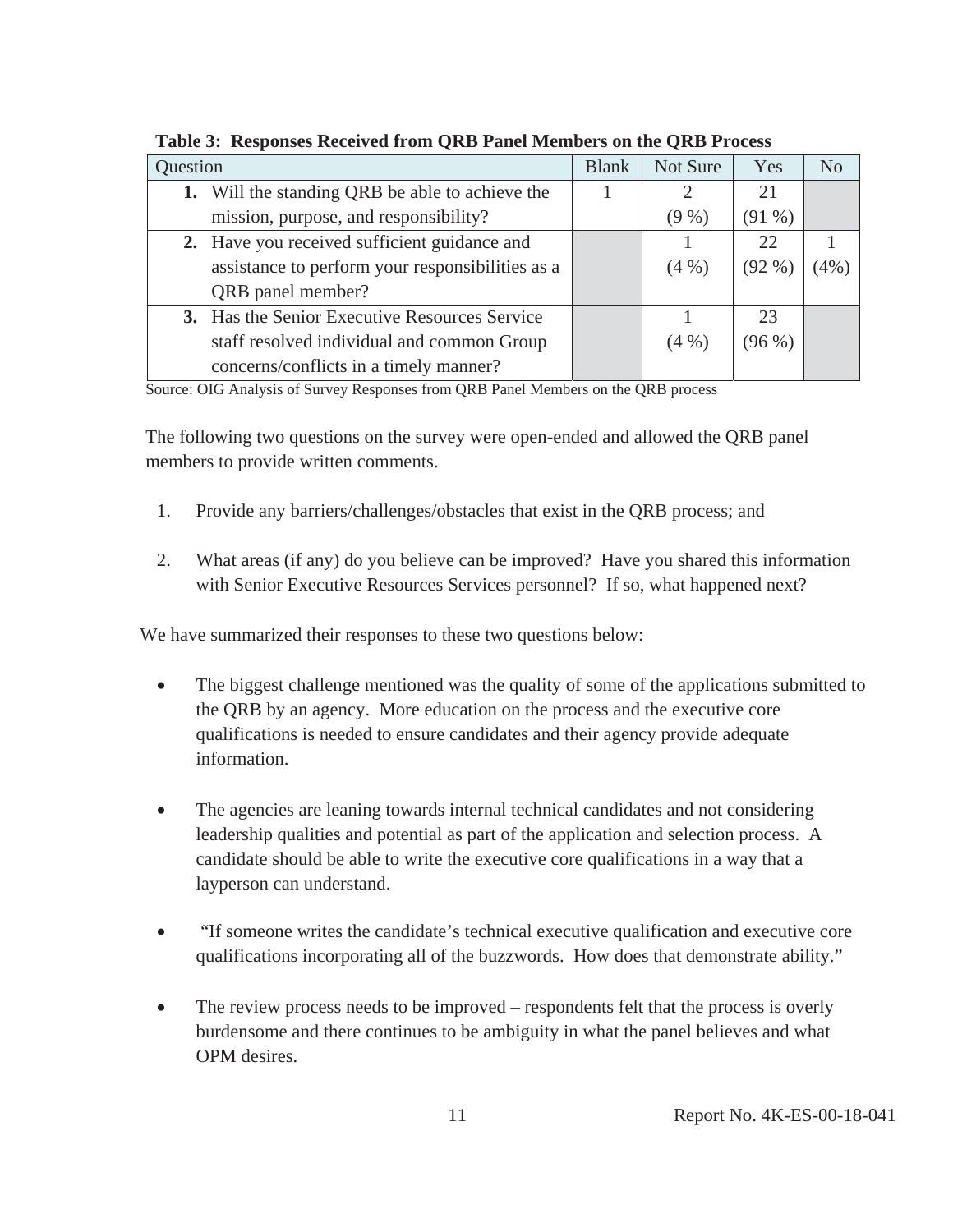- The QRB panel often struggles with whether to approve, disapprove, or rewrite. Panel members ask for clearer definitions or clarification of what OPM expects as the candidate's input is debated.
- Suggested improvements a more formalized process and more communication between the OPM staff and panel members. More education for QRB panel members on the QRB process is needed.
- $\bullet$  A more objective method for scoring is needed to determine the potential success for candidates - there is a lot of subjectivity. The QRB panel members are sometimes second guessing themselves if they are new to the process. It is difficult to rate some of the factors, particularly oral communication and integrity (honesty). In addition, assigned panels had some disagreement as to what they were looking for – some looked at it broadly while others looked for details showing experience.
- Room is needed for more technology and a better method of recording results it might be helpful to meet via Skype for the discussions. For example, QRB assignments can be loaded and reviews made in the system, and then analysis and feedback provided.
- An online system would be helpful to replace the spreadsheet method used today to record results – it is very limited in its ability to capture review notes.
- $\bullet$  At the ORB panel orientation (main briefing), the OPM staff could have provided more examples and discussions to make the members feel more comfortable with the process. In addition, training slides should reflect reality – mentioned panel would be meeting twice in person, yet the panel went straight to virtual after the orientation.
- QRB panels should never be comprised of two SES members with the same professional responsibilities, i.e., lawyer to lawyer or human capital officer to human capital officer. The panel should have only one specialty per team.
- It would also be helpful to have someone on the QRB panel with some subject matter expertise related to the position sought by the candidate.

In addition, we surveyed 49 agency customers via email (three emails could not be delivered) and received responses from 10 agency customers out of the 46 surveys delivered, which is a 22 percent response rate. Overall, the responses were very positive, stating the Executive and Schedule C System guides are very helpful, the Senior Executive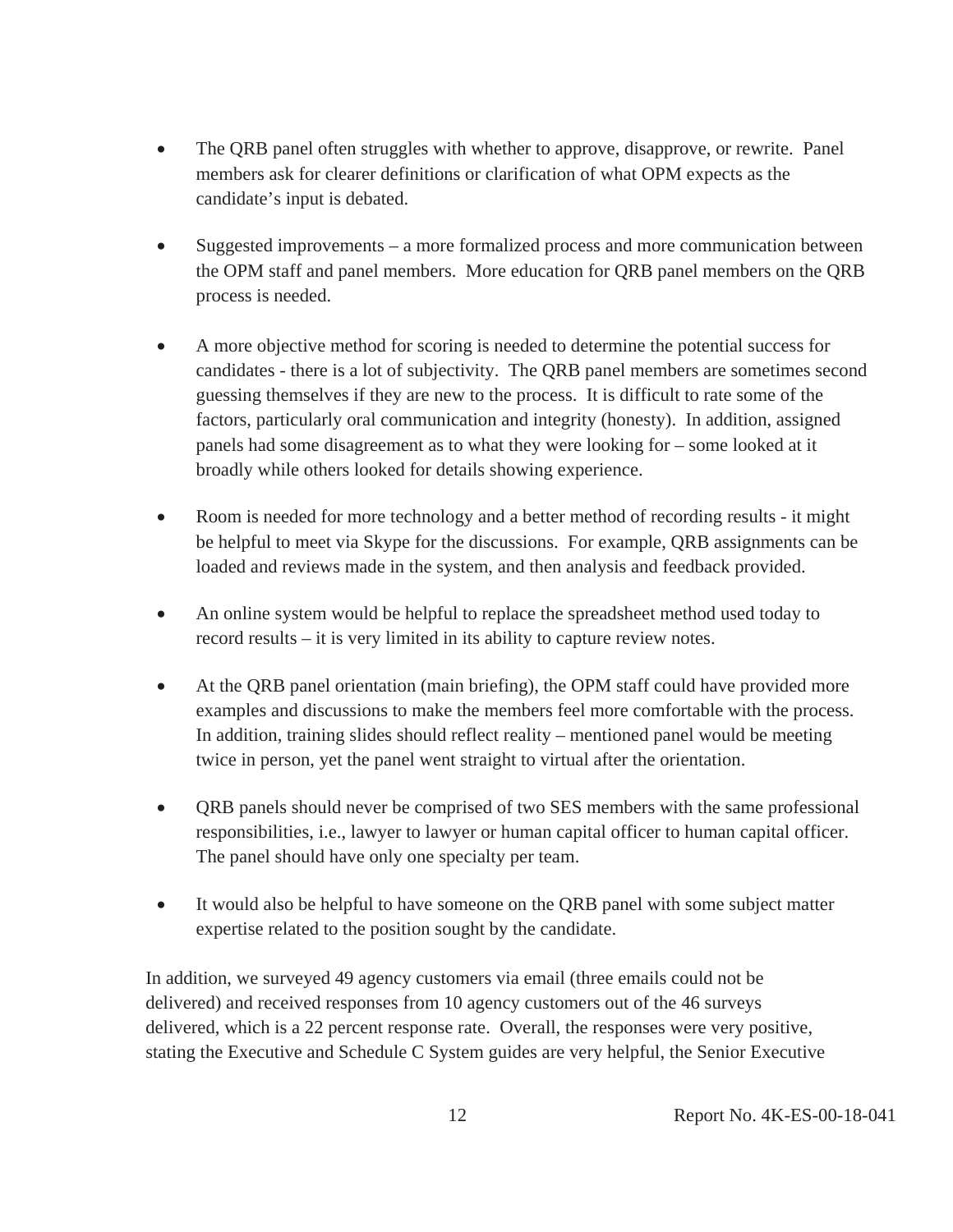Resources Services staff is very responsive and helpful, and the submission process and guidance are clear. The OPM executive core qualifications training presentation for aspiring candidates was also helpful.

Table 4 below indicates the number of responses we received for the first three questions as well as a percentage of the total.

| Question |                                                          | Yes       | N <sub>0</sub> |
|----------|----------------------------------------------------------|-----------|----------------|
|          | 1. Overall, are you satisfied with the QRB process (as a |           | 3              |
|          | timely and quality independent peer review)?             | $(70\%)$  | $(30\%)$       |
|          | 2. Did you receive sufficient guidance and assistance to | 10        |                |
|          | perform your responsibilities in compiling and           | $(100\%)$ |                |
|          | submitting an SES candidate's package for processing     |           |                |
|          | through the QRB?                                         |           |                |
|          | 3. Did the Senior Executive Resources Services staff     | 10        |                |
|          | address your agency's needs or questions throughout the  | $(100\%)$ |                |
|          | QRB process in a timely manner?                          |           |                |

|  | Table 4: Responses Received from Agency Customers on the QRB Process |  |  |  |  |  |  |  |
|--|----------------------------------------------------------------------|--|--|--|--|--|--|--|
|--|----------------------------------------------------------------------|--|--|--|--|--|--|--|

Source: OIG Analysis of Survey Responses from Agency Customers on the QRB process

The remaining two questions were open-ended, which allowed agency customers space to provide comments:

- 1. Provide any barriers/challenges/obstacles that exist in the QRB process; and
- 2. What areas (if any) you believe can be improved? Have you shared this information with Senior Executive Resources Services personnel? If so, what happened next?

While the agency customers did not identify any common challenges in their responses, they indicated that it would not hurt to revisit the current process and measurements as well as identify opportunities to improve the process. Respondents provided comments identifying the following areas for improvement:

- $\bullet$  Flaws exist in the system it is unclear if the process (a) is evaluating the skills of the candidate or the writing of the contractor, and (b) is evaluating candidates fairly based on the experiences of the candidates.
- The QRB process is too rigid and subjective and certification decisions are inconsistent from QRB to QRB.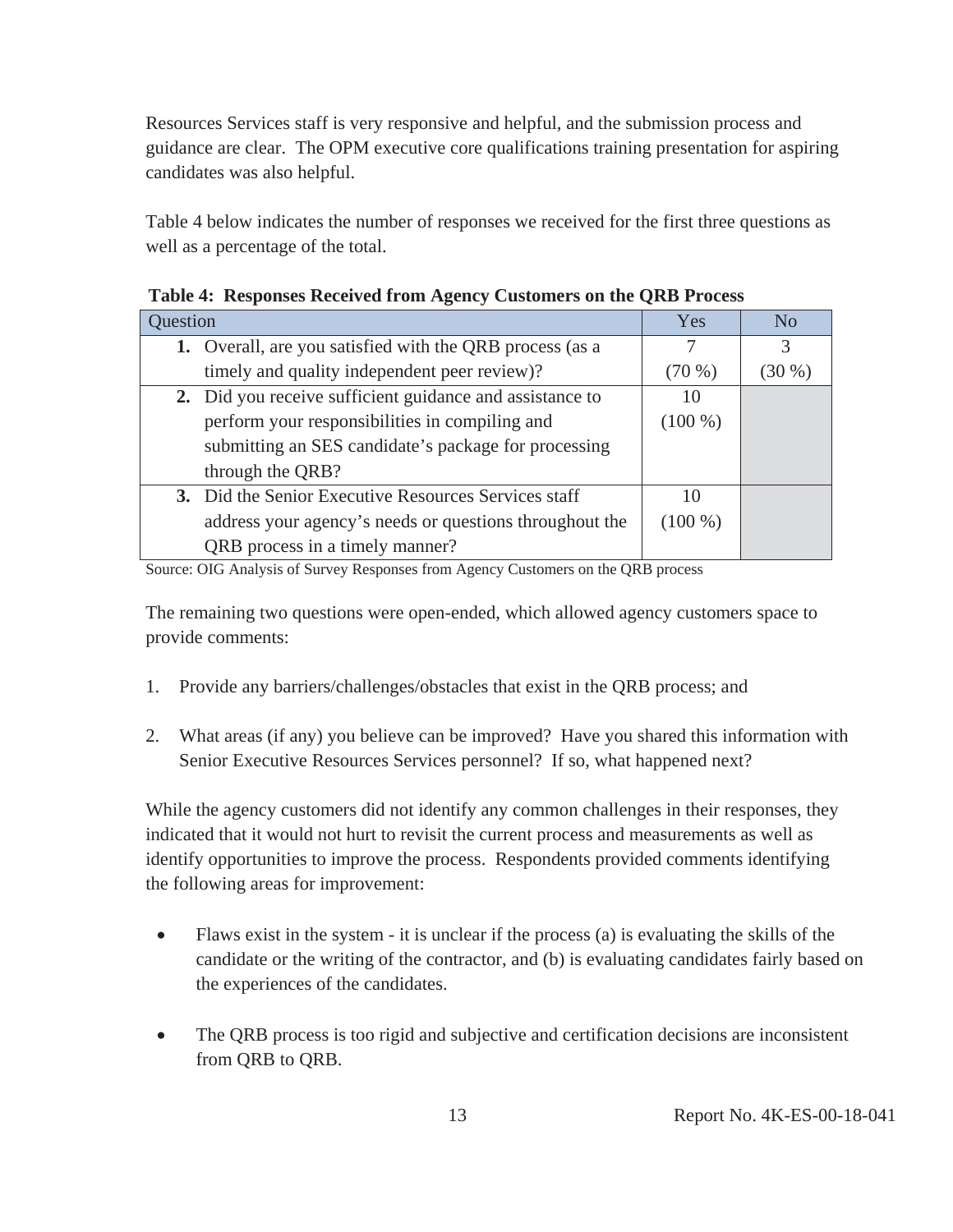- Each QRB seems to look for different things.
- Agencies did not understand how two QRB groups with the same criteria provided such differing feedback regarding the executive core qualifications. Agencies believe that they submitted cases that were strong and would be certified, but were not, requiring rewrites.
- Agencies have submitted cases that were weak, but were certified on the first review. This makes it very difficult to provide guidance to the candidate.
- Use more technology and some form of tracking packages through the QRB process to aid Human Resources staff in responding to customer status inquiries without having to contact the Senior Executive Resources Services personnel.
- Updating of the Executive and Schedule C System to reflect the disapproval of an initial QRB package should be coordinated with the email delivery of the QRB report of the panel's findings. Confusion can arise when the Executive and Schedule C System shows the updated status but the report has not yet been delivered to the servicing team.
- Training and Job Aid: Suggest posting the "Developing Your Executive Core" Qualifications" webinar on the OPM website and send out the link.
- "Applicants have the experience but have trouble getting the info to pass the QRB."
- "The same person failed the QRB the first go-around, and passed with the second rewrite."
- "Potentially, agencies are missing good candidates and possibly gaining ones who hire a professional writer."
- Agencies would like to see OPM offer a course that encompasses all of the Executive Resources topics.
- "As a new person in this field, without prior experience, it was a bit challenging by only having a desk guide to successfully perform all aspects of the job outside of the QRB."

#### **Recommendation 3**

We recommend that the Senior Executive Resources Services manager assemble a working group with appropriate stakeholders to collaborate, brainstorm, and develop ways to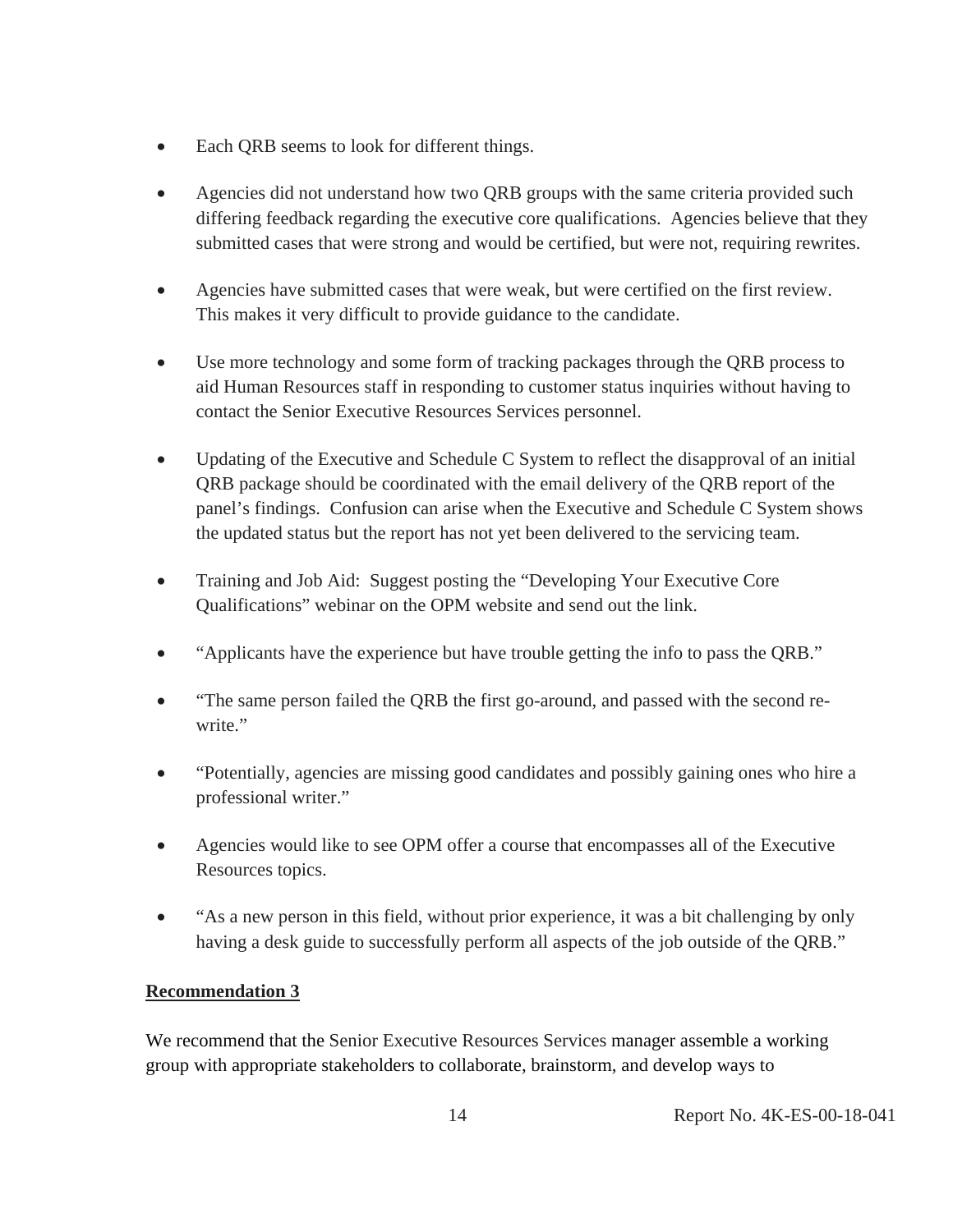<span id="page-17-0"></span>improve the process including, but not limited to, clearly defining terminology use, considering a more objective method for scoring, adding more technology, assessing the compilation of the QRB panel, and developing new approaches to training.

#### **Management Response:**

Management concurs with the recommendation and plans to work with the current QRB panel members and other subject matter experts for ways to refine the existing framework and terminology to determine if a more objective method of scoring can be identified and implemented. Budget permitting, management plans to consider the feasibility of using more technology for the QRB process in FY 2020.

#### **3. Oversight of the Certification Process Needs Improvement**

The Executive Resources and Performance Management group needs to enhance its oversight of the certification process for SES performance appraisal systems to include appropriately documenting existing quality control measures and ensuring all processes are documented accordingly. Specifically, our evaluation disclosed that:

- Based on the current standard operating procedures, there is no guidance for the Executive Resources and Performance Management manager to perform separate quality control measures of certified SES performance appraisal systems data.
- The standard operating procedures for processing SES, Senior Level, and Scientific and Professional certifications do not contain the current supervisory review practice. We found that once a reviewer completes the analysis of the agency submission, the reviewer presents the results and recommendations to the team leader and Executive Resources and Performance Management manager, including a representative from its policy group. Once completed, the supervisor approves the next step in the certification process.
- The standard operating procedures for the staff do not include certain requirements identified in the Basic Senior Executive Service Performance Appraisal System Certification Process. More specifically, the standard operating procedures do not indicate what documents satisfy the certification criteria and what required support documentation must be maintained. Similarly, the standard operating procedures do not reference where this information can be located.

The *Standards for Internal Controls in the Federal Government* (GAO-14-704G, September 2014) indicate that: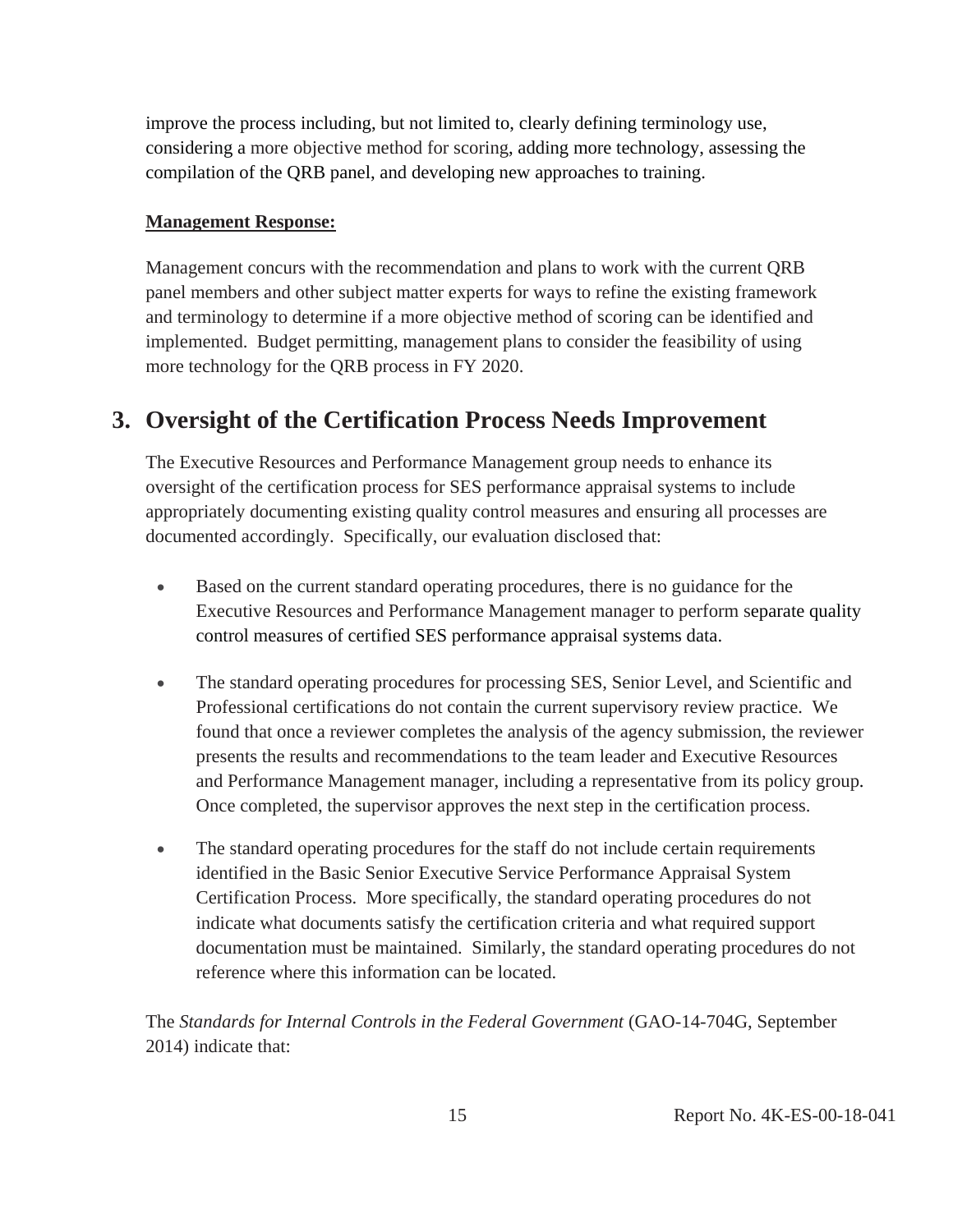**12.05** "Management periodically reviews policies, procedures, and related control activities for continued relevance and effectiveness in achieving the entity's objectives or addressing related risks. If there is a significant change in an entity's process, management reviews this process in a timely manner after the change to determine that the control activities are designed and implemented appropriately."6

**16.04 "**Management monitors the internal control system through ongoing monitoring and separate evaluations. Ongoing monitoring is built into the entity's operations, performed continually, and responsive to change. Separate evaluations are used periodically and may provide feedback on the effectiveness of ongoing monitoring."7

Although we were unable to identify a specific cause, the current controls in place do not provide reasonable assurance that the Executive Resources and Performance Management group is effectively carrying out its mission.

#### **Recommendation 4**

We recommend that the Executive Resources and Performance Management manager develop and appropriately document quality control measures to ensure their staff complies with laws and regulations, reports complete and accurate data, and maintains adequate supporting documentation.

#### **Management Response:**

Management partially concurs with the recommendation. According to management, quality control measures are in place. These measures are being added to the standard operating procedures to ensure transparency so that staff fully understands measure that are enacted throughout the entire certification process.

#### **OIG Comment:**

 $\overline{a}$ 

While management partially concurs with the recommendation, the proposed actions satisfy the intent of the recommendation.

<sup>&</sup>lt;sup>6</sup> GAO *Standards for Internal Controls in the Federal Government* (GAO-14-704G, September 2014), p. 56 <sup>7</sup> *Id.*, p. 65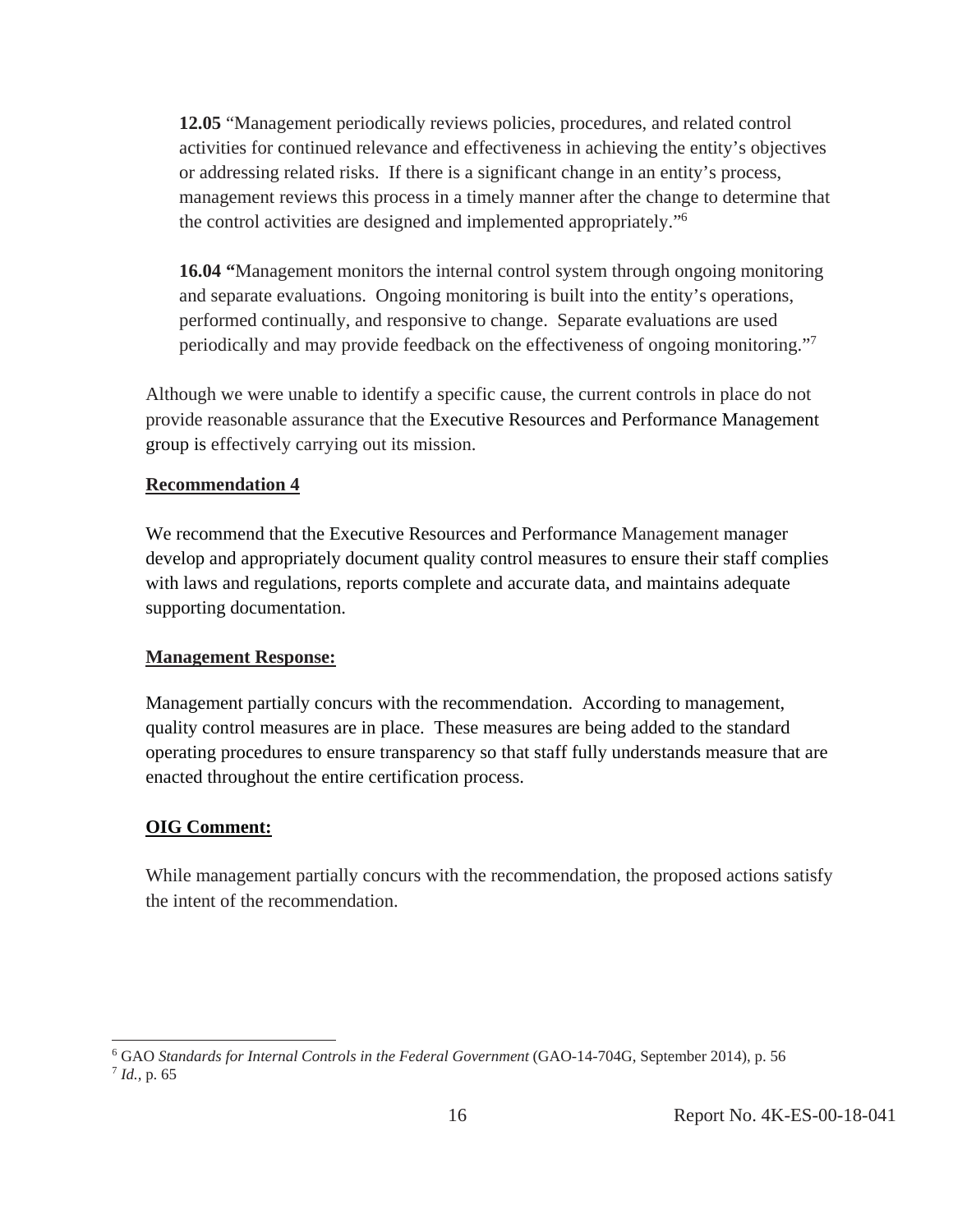#### <span id="page-19-0"></span>**Recommendation 5**

We recommend that the Executive Resources and Performance Management manager update their standard operating procedures to include the supervisory review process as explained and aligned with common practices for their oversight activities, including maintaining support documentation.

#### **Management Response:**

Management concurs with the recommendation and plans to implement cross-references for appropriate sources. Management agrees standard operating procedures should be updated and suggests two standards operating procedures for certification reviews regarding: (1) the analysis of the request, and (2) procedural requirements associated with the request.

### **4. Survey Results on the Certification Process for Senior Executive Service Performance Appraisal Systems**

During our evaluation, we conducted a survey of the Senior Executive Service Performance Appraisal System. We wanted to obtain the opinions and views of agencies with certified SES appraisal systems as of August 6, 2018, on whether OPM's Employee Services is accomplishing its missions, addressing customer needs, providing assistance, resolving concerns, and answering questions. In addition, we hoped to identify whether any challenges, barriers, and/or obstacles were slowing down the process (if any) and areas of improvement based on feedback from these stakeholders.

We sent a survey, consisting of 5 questions, to 74 agencies' primary points of contact (three emails could not be delivered) and we received 19 responses out of the 71 surveys delivered, which is a 27 percent response rate. Overall, the responses were very positive, indicating Executive Resources and Performance Management staff provides great customer services and is responsive to questions and concerns.

Table 5 on the next page indicates the number of responses we received for the first three questions as well as a percentage of the total.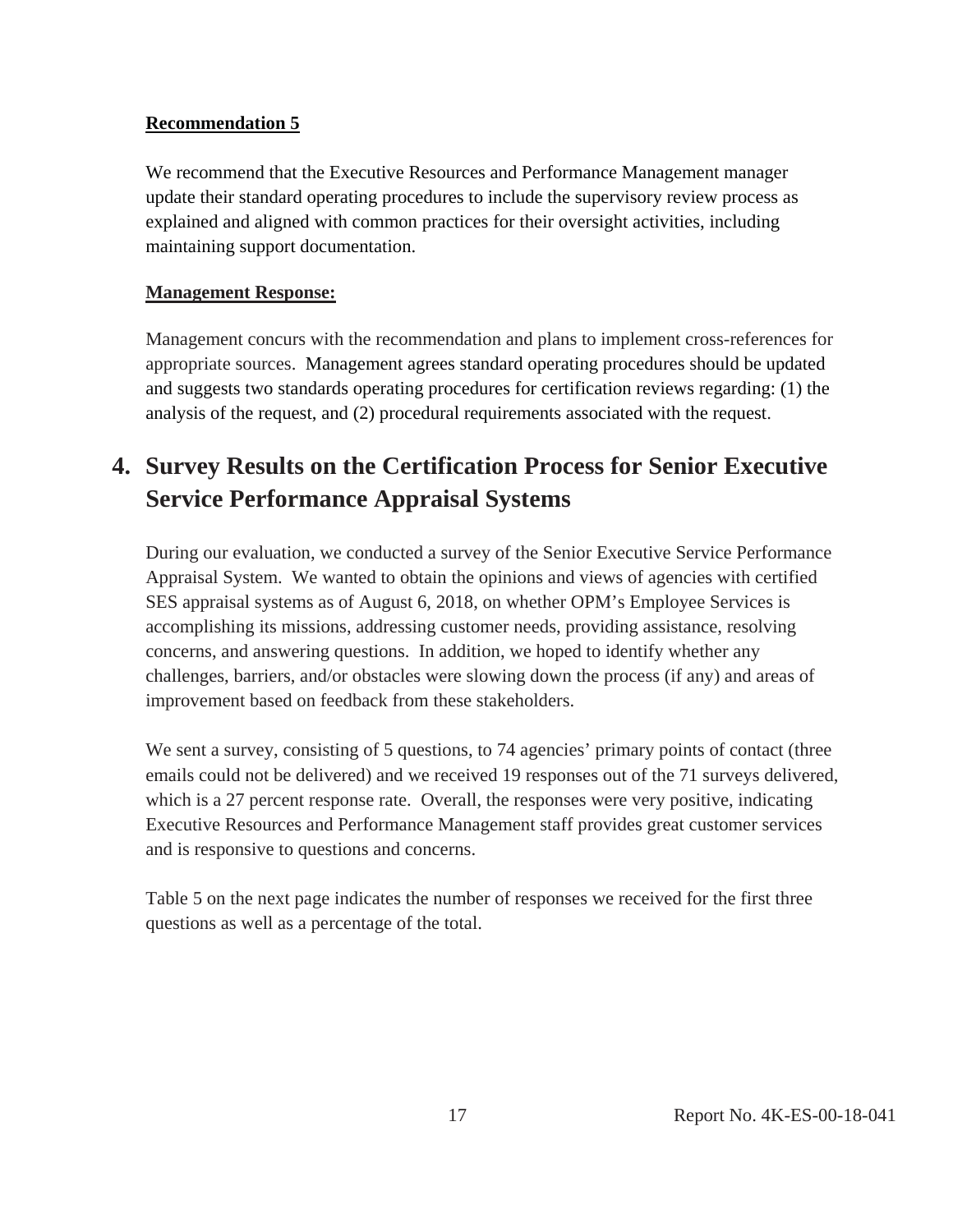| Question |                                                       | Not Sure | Yes       | N <sub>o</sub> |
|----------|-------------------------------------------------------|----------|-----------|----------------|
|          | 1. Overall, are you satisfied with the certification  | 5        | 10        | $\Delta$       |
|          | process for SES performance appraisal systems         | (26%)    | (53%)     | (21%)          |
|          | (that it supports the agency in efficiently and       |          |           |                |
|          | effectively submitting a request along with           |          |           |                |
|          | sufficient documentation demonstrating                |          |           |                |
|          | compliance with criteria and establishing and         |          |           |                |
|          | maintaining an effective performance appraisal        |          |           |                |
|          | system for its SES)?                                  |          |           |                |
|          | 2. Did you receive sufficient guidance and assistance |          | 15        | $\overline{2}$ |
|          | to perform your responsibilities in compiling         | $(6\%)$  | (83%)     | $(11\%)$       |
|          | documentation of compliance with the                  |          |           |                |
|          | requirements?                                         |          |           |                |
|          | 3. Did the Executive Resources and Performance        |          | 17        |                |
|          | Management staff address your agency needs or         | $(6\%)$  | $(94\% )$ |                |
|          | questions throughout the certification process in a   |          |           |                |
|          | timely manner?                                        |          |           |                |

**Table 5: Responses Received from Agency Contacts on the Certification Process for SES Performance Appraisal Systems** 

Source: OIG Analysis of Survey Responses from Agency Contacts on the Certification Process for SES Performance Appraisal Systems

The remaining two questions were open-ended, which allowed the agency contacts to provide comments:

- 1. Provide any barriers/challenges/obstacles that exist in the QRB process; and
- 2. What areas (if any) do you believe can be improved? Have you shared this information with Senior Executive Resources Services personnel? If so, what happened next?

Respondents indicated the following barriers/challenges/obstacles:

- Certification should last longer than 2 years (to at least 4 years or more), but understand it will take an act of Congress to change it.
- The volume and interpretation of the submission documents presents a challenge to the process by requiring both a trend analysis based on its model ratings and a narrative ratings justification.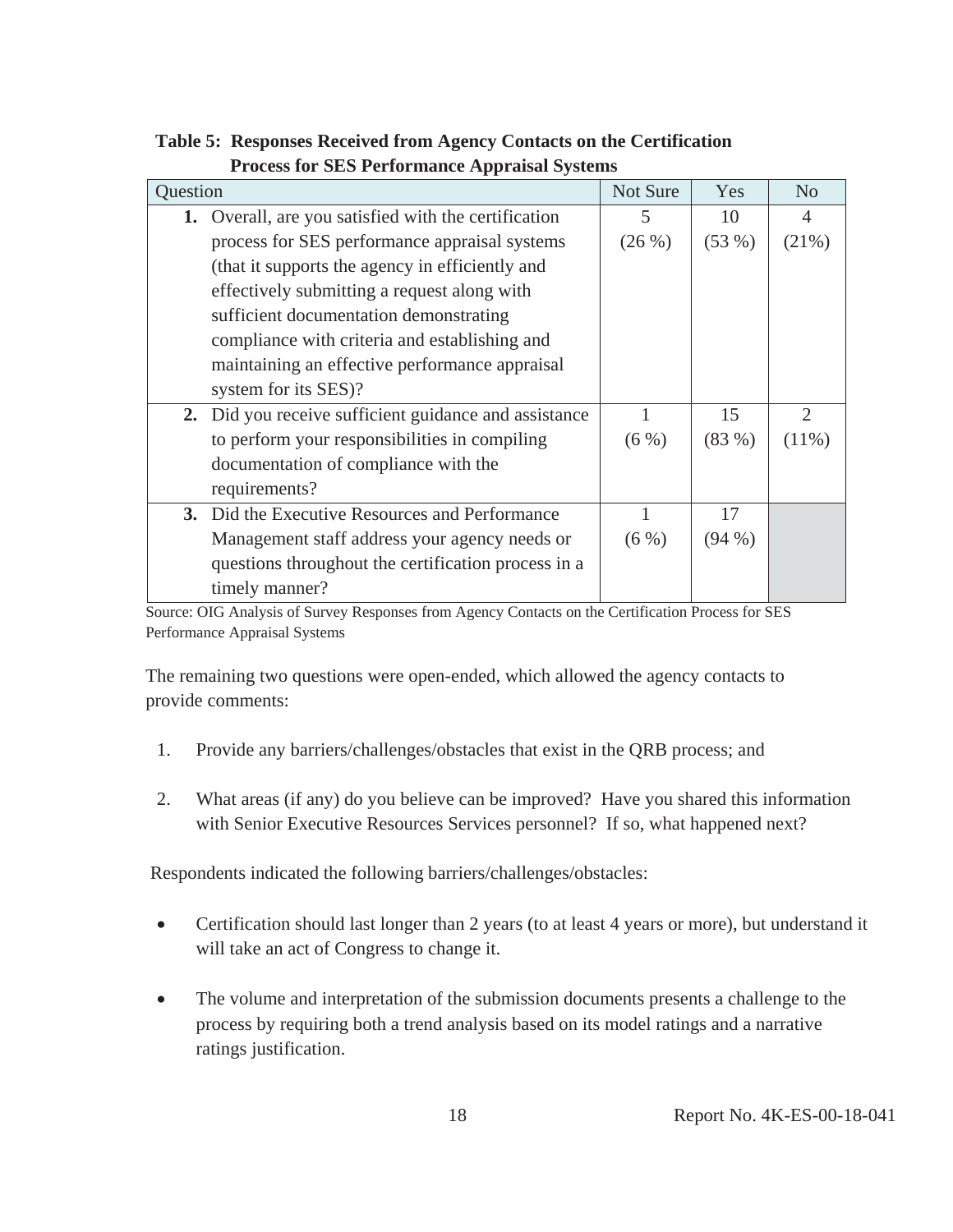- Agencies faced with ensuring non-career SES establish performance plans and are rated the challenge is not for a lack of Human Resources personnel trying their best to make this happen. It is simply that non-career SES do not see the value in it. An agency should not be penalized if it cannot get non-career SES to complete the process.
- If anything, the performance plan review should be included with the other criteria in the agency verification piece of the process and maybe spot-checked periodically – but never used to penalize an agency in obtaining full certification.

In addition, respondents provided comments summarized below identifying areas of improvement:

- The document submission portal would benefit from more improvements the entire submission for certification encumbers and takes quite a bit of time and effort.
- Even with the streamlined certification process, OPM requires specific page numbers for the alignment of performance plans as well as each individual organizational strategic set of documents.
- $\bullet$  The certification process should be automated. Linking the Department (agency) with OPM through the use of automation would allow a more efficient and accurate view of the massive data required and will be a less burdensome process for all parties involved.
- $\bullet$  There seems to be an element of subjectivity on OPM's part in assessing whether performance measures in performance plans are sufficiently concrete in terms of quality, timeliness, or quantity.
- $\bullet$  The exercise of identifying measurable results, timeliness/quantity and quality is a little over the top. OPM's irregular decisions related to measurable results appear arbitrary and without sound basis. The whole measurable results criterion carries too much weight in the overall review.
- Customers are concerned that submitted documents are not reviewed in the order received. Understand that agencies submit certification requests that expire soon and may take precedence, but requests should be reviewed in a queue so as not to punish the agency who submits the requests within the allotted period.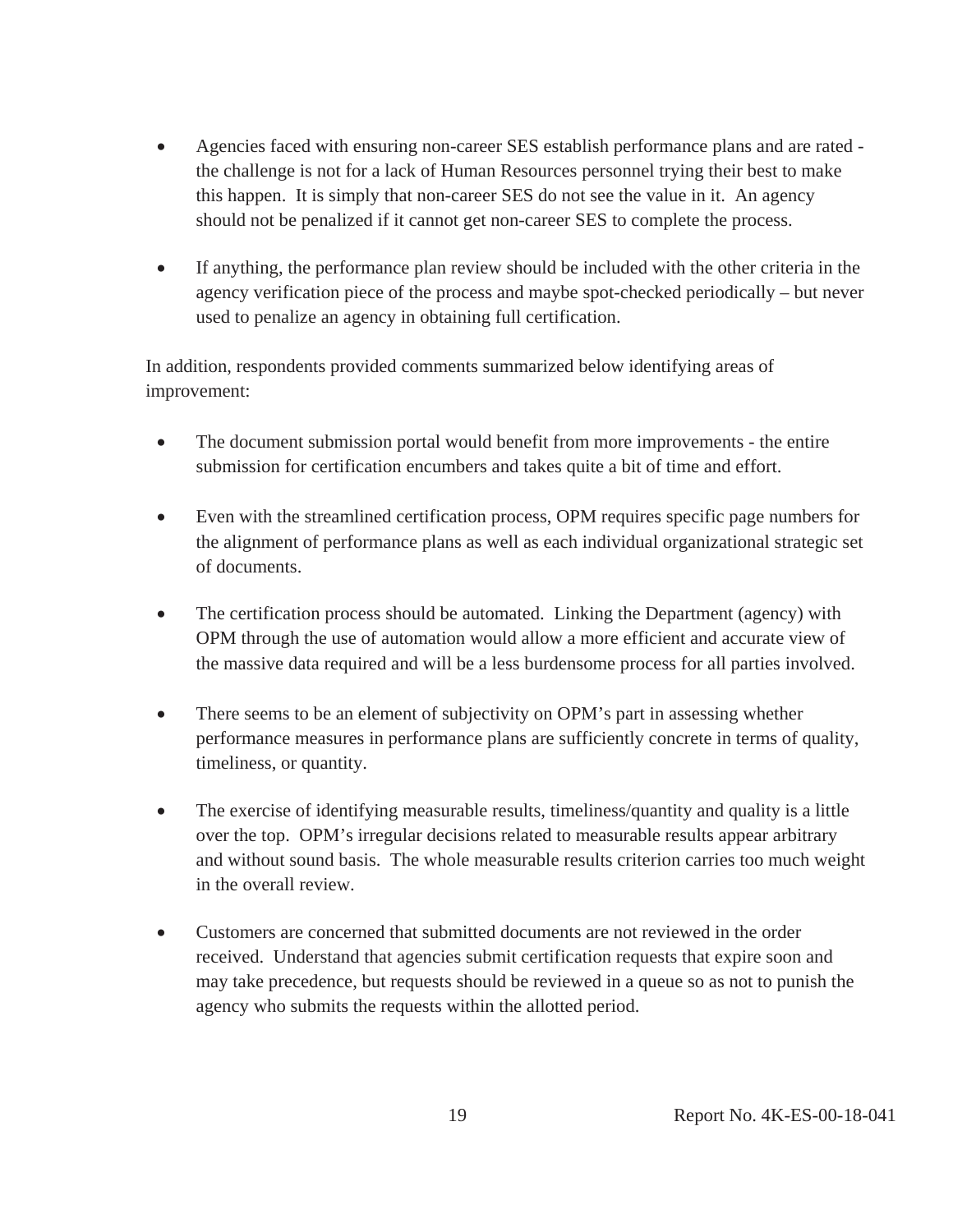- Agencies after actions to certification require multiple system updates, and receiving the approval/disapproval letters close to the expiration data effects how pay systems are updated.
- The OPM benchmark that any revisions required for performance appraisal standards will automatically result in a provisional certification is too rigid.
- x "There should be more discretion with the amount/quality of revisions that are necessary."
- "One size does not fit all small agencies have a Human Resources staff but no separate Executive Resources staff."
- "Too much data required from small agencies and OPM should consider streamlining the process for smaller agencies. In addition, OIGs should have either standardized or basic performance requirement for statutory positions. The OIG is a separate community of executives from departmental (agency) executives."
- "OPM should provide additional workshops and trainings prior to submitting certification packages to ensure agency compliance. Having clarification discussion beforehand has been helpful."
- $\bullet$  "OPM must be consistent with the guidance examples in the training materials need to include "met" standards."
- "Agencies used job aids and were told the language was not specific enough. OPM moved the goal post mid-stream."

#### **Recommendation 6**

We recommend that the Executive Resources and Performance Management manager assemble a working group with appropriate stakeholders to collaborate, brainstorm, and develop ways to improve the process to include, but not be limited to, a less burdensome process for agencies, addressing subjectivity, implementing more technology, identifying additional approaches to training, and assessing guidance provided.

#### **Management Response:**

Management concurs with this recommendation. Management stated that in the fourth quarter of fiscal year 2018, the Executive Resources and Performance Management manager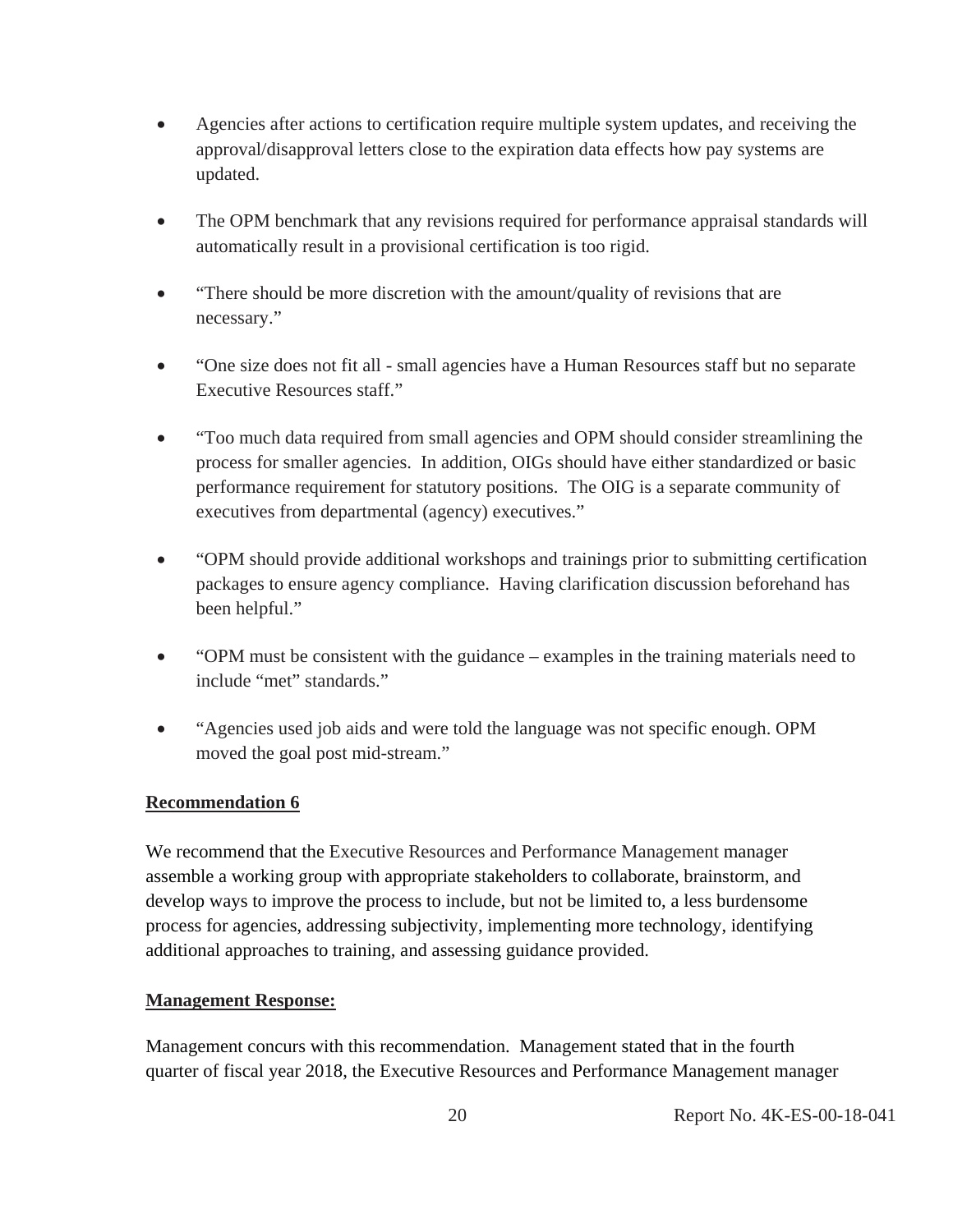requested feedback from the appropriate stakeholders, including the President's Management Council Subcommittee on Strengthening the SES, OMB, and agency Executive Resources staff. The feedback was obtained to collaborate, brainstorm, and develop ways to improve the process to include but not be limited to a less burdensome process for agencies that address subjectivity, implements more technology, identifies additional approaches to training, and assesses guidance provided. As a result of that feedback, Certification 2.0 was developed and implemented towards reducing burden and subjectivity within the process. Government-wide templates were also developed to aid agencies in ensuring their submissions are compliant and complete. On April 18, 2019, OPM did host a workshop on the application of those templates. The workshop focused on reviewing and addressing questions about the Certification 2.0 templates and checklists that were recently releases, sharing agency best practices for performance management implementation, and participating in annual data call training exercises.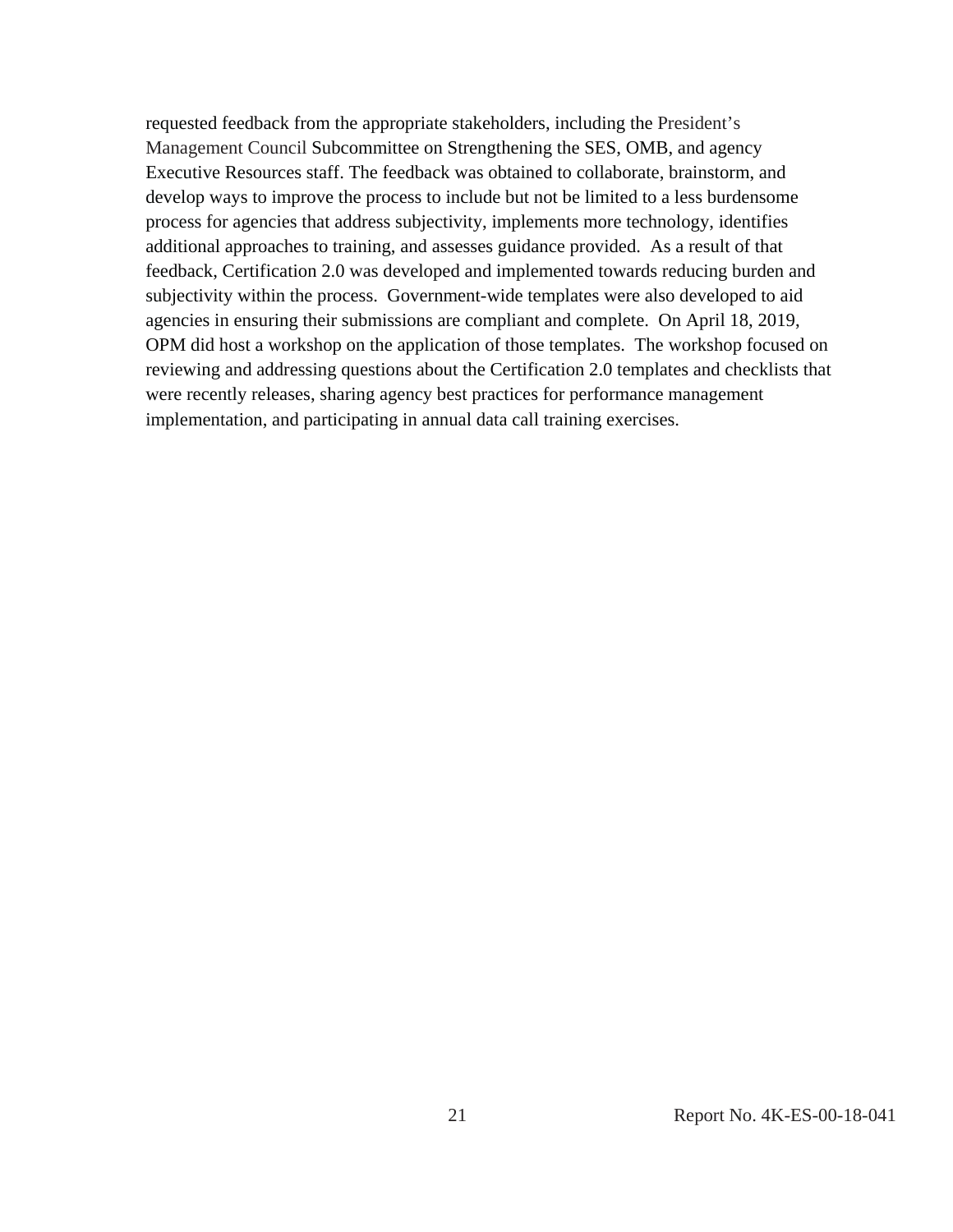## <span id="page-24-0"></span>APPENDIX A: SCOPE AND METHODOLOGY

We conducted this evaluation in accordance with the *Quality Standards for Inspection and Evaluation*, January 2012, approved by the Council of the Inspectors General on Integrity and Efficiency.

We performed our fieldwork at the OPM Headquarters in Washington, D.C., from May 2018 to September 2018.

The objective of our evaluation was to determine whether OPM's Employee Services has controls in place to effectively carry out its mission by providing oversight and assistance to Federal Agencies for their SES and performance management needs. Our evaluation included information and statistics for fiscal year 2018, and other periods as deemed necessary to satisfy the evaluation objective. We believe that the evidence we obtained provides a reasonable basis for our findings and conclusions based upon our objective.

As part of the planning phase of this evaluation, we met with key officials responsible for management and oversight of the Senior Executive Service and Performance Management office to gain an understanding of its current state, operations, processes, and controls. We gathered supporting documentation to verify operations and obtained statistics to identify trends. We also reviewed laws, regulations, policies and procedures as well as guides disseminated for the QRB process and certification process for SES performance appraisal systems.

To meet our objective, we performed the following procedures:

- Met with personnel responsible for the management and oversight of the Senior Executive Service and Performance Management operations to follow up and obtain updates on the processes and practices used, as needed.
- Observed and attended the orientation for QRB panel members and an Executive Resources forum for agencies.
- Compared current processes and practices explained through interviews to policies and procedures as well as guides disseminated for the QRB process and the certification process to determine if the processes were functioning as prescribed and could be streamlined.
- Compared the fields included in the QRB action reports to information obtained during case reviews to determine whether the Senior Executive Resources Services staff reports complete and accurate data of actions taken during the QRB process.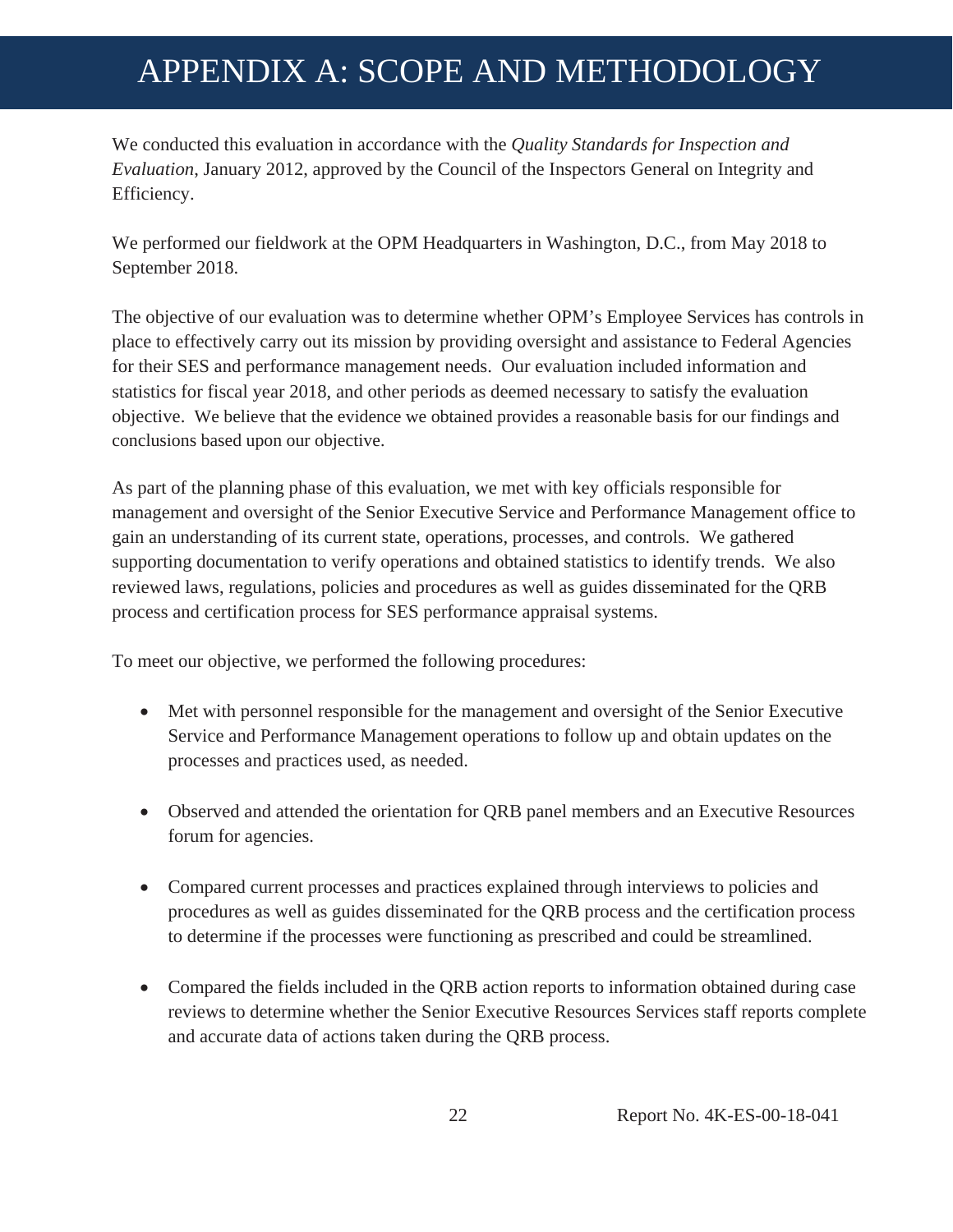- Reviewed documentation maintained by SES Program Management personnel for data reported and decisions made by selecting a sample of cases to assessing compliance with applicable Federal laws, regulations, and guides and identify issues/concerns for improvement.
- Conducted a survey to solicit feedback from all QRB panel members and agency customers to obtain their opinions and views on the QRB process.
- Conducted a survey to solicit feedback from all agencies with certified SES appraisal systems to obtain their opinions and views on the SES Appraisal Certification process.

In addition, we selected two judgmental samples so that we could obtain an understanding of the different actions taken and criterion used in the QRB process and the certification process for SES performance appraisal systems. We used the results of our samples and surveys, described below, to assist in developing the Conclusions and Recommendations for findings 1 and 3 of this report:

- $\bullet$  We selected a judgmental sample of 15 out of 572 QRB cases from October 1, 2017 to June 30, 2018 for review, to determine if Senior Executive Resources Services staff complied with laws and regulations (including its standard operating procedures). Specifically, we wanted to determine whether agency requests for certification of candidates by a QRB contained:
	- o Information on the hiring method used and the required documentation, as prescribed by OPM, for the hiring method;
	- o Evidence that merit staffing procedures were followed; and
	- o Appointing authority's certification of the candidate's qualifications for the position.
- $\bullet$  We selected a judgmental sample of 10 out of 72 agencies from the 2018 Certified SES Appraisal Systems to obtain an understanding of the Executive Resources and Performance Management - Implementation group's compliance with laws and regulations (including its standard operating procedures) regarding the certification process for SES Performance Appraisal Systems.
- $\bullet$  We sent a survey to all 60 QRB panel members from a July 2018 October 2018 QRB Panel Membership Roster (two emails could not be delivered). We received 24 responses out of the 58 surveys delivered to QRB panel members, which is a 41 percent response rate. In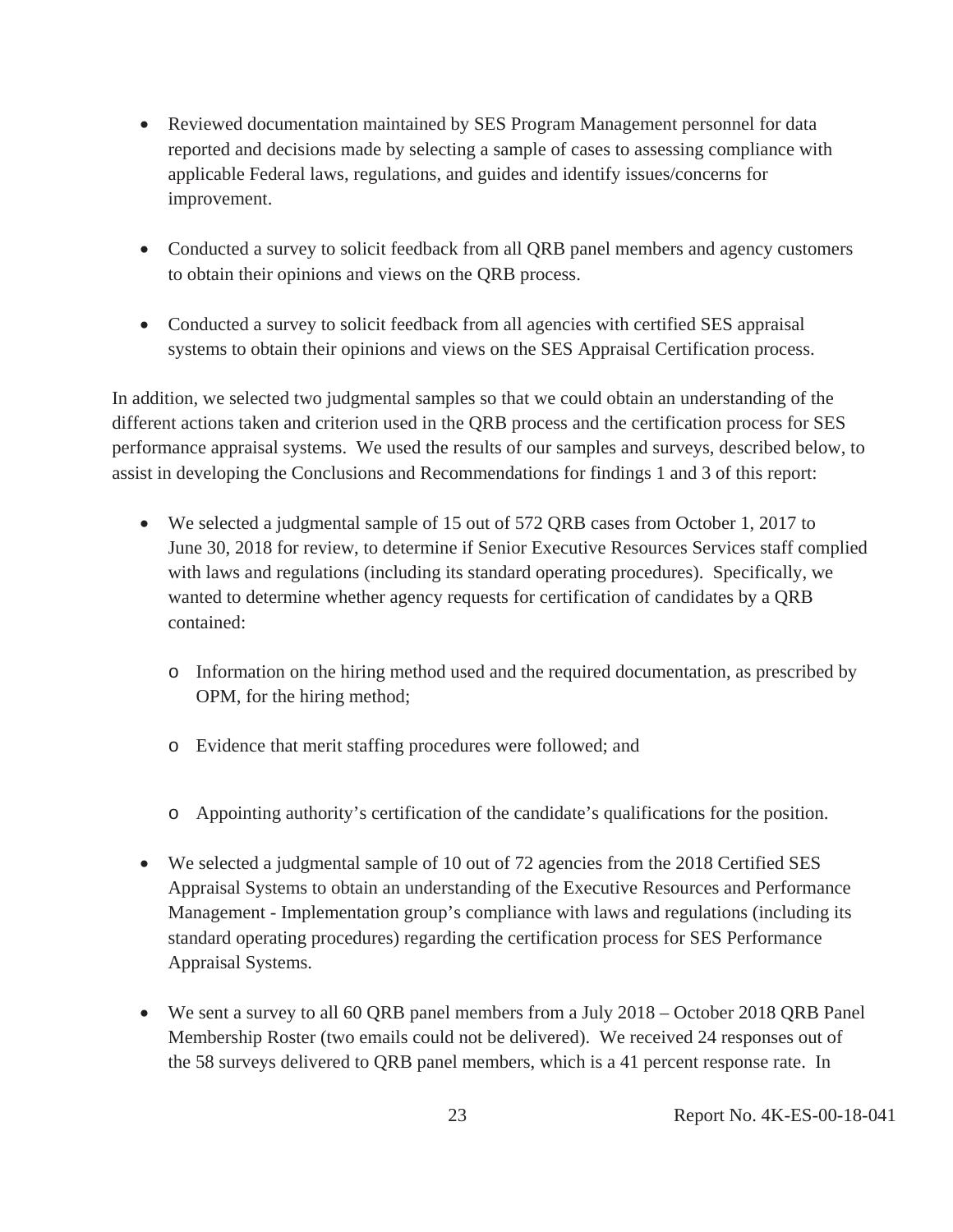addition, we sent a survey to 49 agency customers as of August 2018 via email (three emails could not be delivered). We received 10 responses out of the 46 surveys delivered to agency customers, which is a 22 percent response rate.

• We sent a survey to 74 agencies' primary points of contact via email (three emails could not be delivered). We received 19 responses out of the 71 surveys delivered, which is a 27 percent response rate.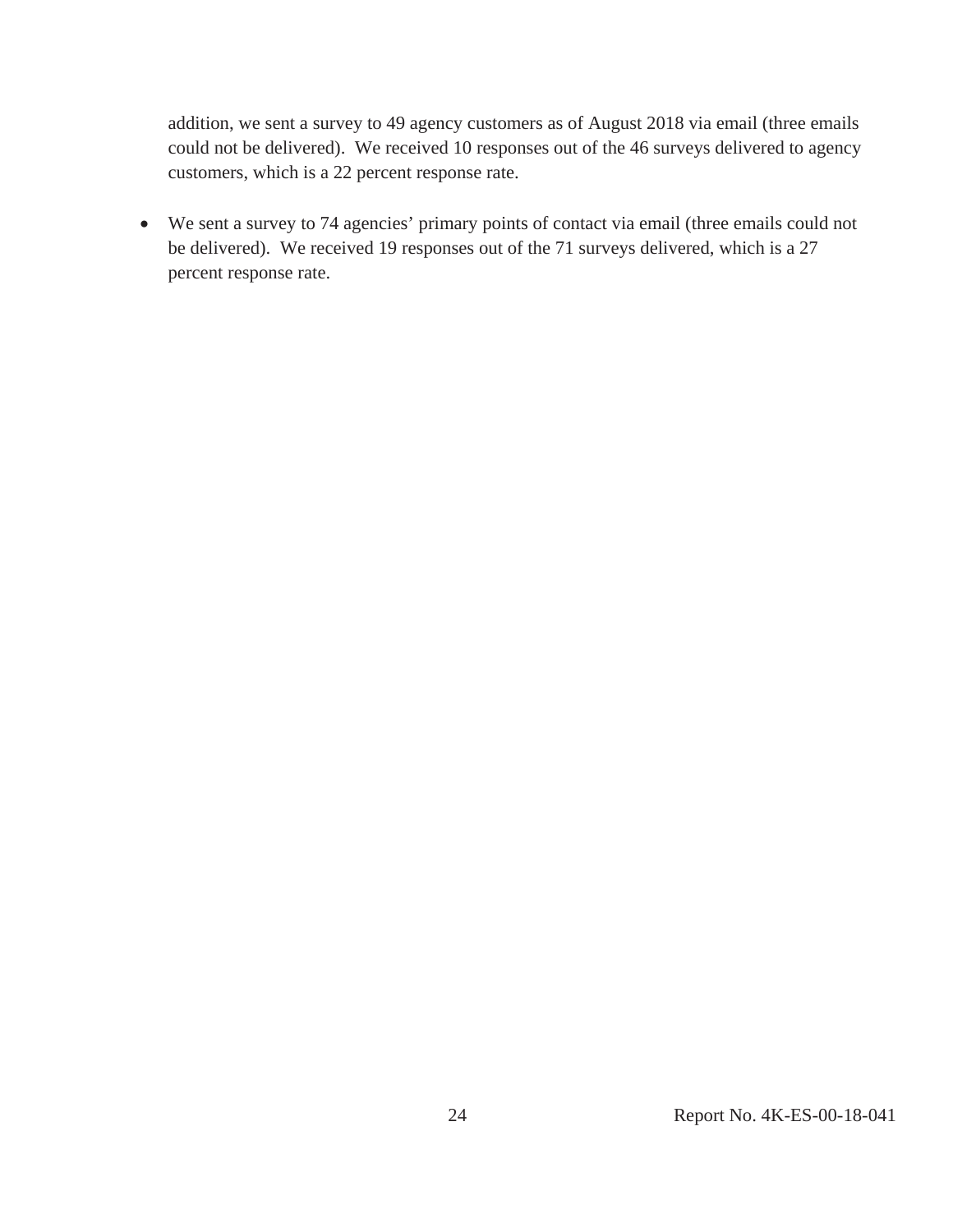## APPENDIX B: MANAGEMENT COMMENTS



**UNITED STATES OFFICE OF PERSONNEL MANAGEMENT** Washington, DC 20415

#### **APR 4 2019**

Employee Services



and Performance Management 4K-ES-00-18-041

Thank you for providing OPM the opportunity to respond to the Office of the Inspector General (OIG) draft report, *Evaluation of the US. Office of Personnel Management's Employee Services' Senior Executive Service and Performance Management,* 4K-ES-00-18-041.

Responses to your recommendations including planned corrective actions, as appropriate, are provided below.

#### **Recommendation 1:**

We recommend that the Senior Executive Resources Services manager build on-going monitoring and quality control measures to ensure its staff complies with laws and regulations, reports complete and accurate data, and maintain adequate supporting documentation.

#### **Management Response:**

**We partially concur.** A new SERS Manager was hired and came on board, effective February 2019. During FY19, we plan to have the SERS Manager review the current (FY 19) qualifications review board (QRB) report used for processing information, and identify and correct inaccuracies, as appropriate. We will also consider the feasibility, in light of budgetary resources, of implementing a new QRB dashboard in FY20 to provide ongoing monitoring and quality control measures. If an automated process cannot be developed, an ongoing manual QC review process will be developed and implemented.

OPM agrees to ensure the data it is using is consistent and is based upon what agencies provide us, and will be reviewed for quality. At this time it is not feasible for OPM to verify self-reported agency actions.

**www.opm.gov** Empowering Excellence in Government through Great People www.usajobs.gov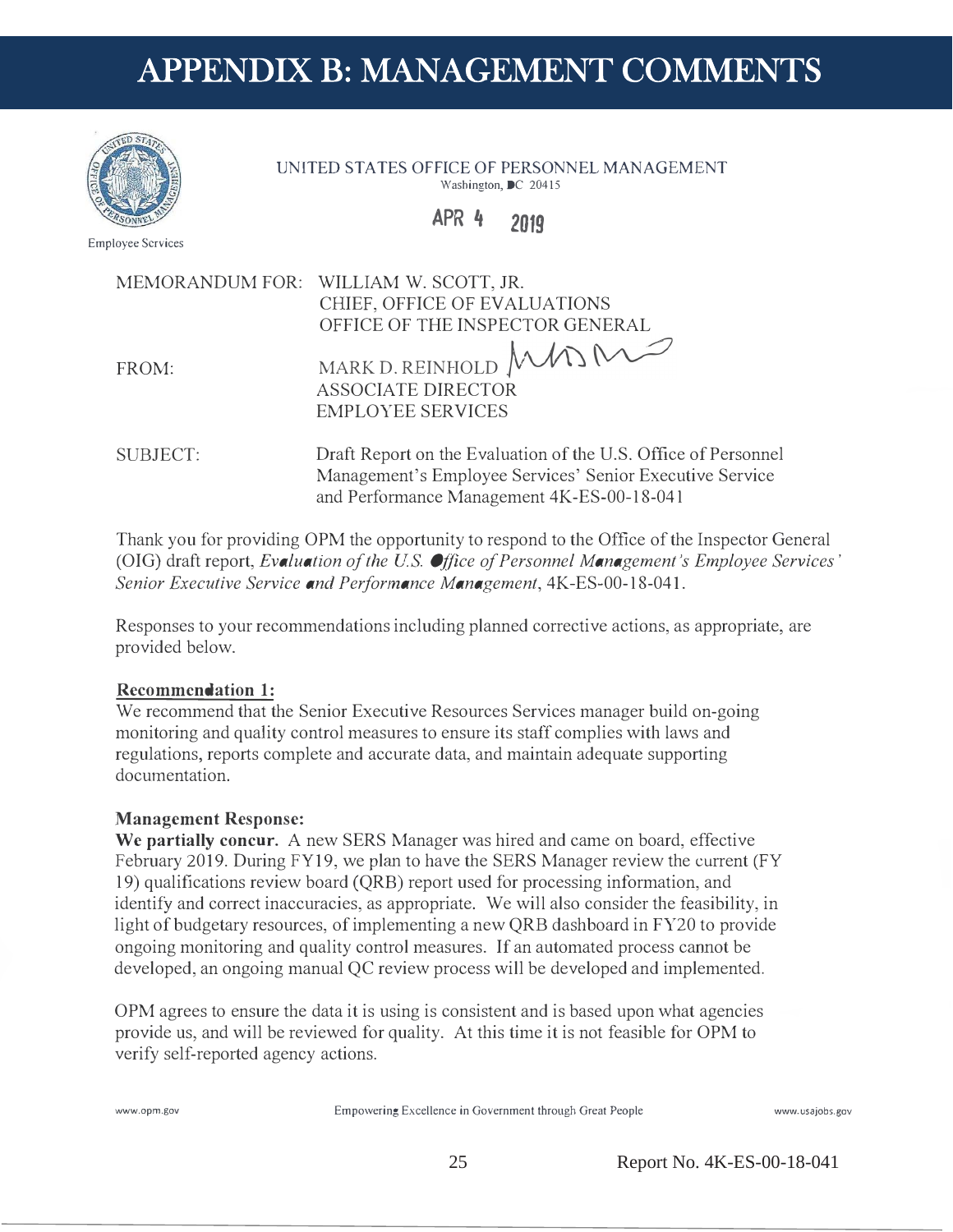#### **Recommendation 2:**

We recommend that the Senior Executive Resources Services manager update and finalize its standard operating procedures, the QRB Charter, and reference guides to ensure its staff and agency customers comply with laws and regulations.

#### **Management Response:**

We concur. Based on OPM OIG's comment in their draft report supporting the nonduplication of information, in FY19, we plan to update the QRB charter, and existing reference guides and SOPs, with cross reference to other guides, as appropriate.

#### **Recommendation 3:**

We recommend that the Senior Executive Resources Services manager assemble a working group with appropriate stakeholders to collaborate, brainstorm, and develop ·ways to improve the process to include but not be limited to clearly defining terminology use and considering a more objective method for scoring, more technology, the compilation of QRB panel, and approaches to training.

#### **Management Response:**

**We concur.** While the process of evaluating a written narrative describing an individual's executive qualifications is inherently subjective, OPM will work with current QRB panel members and other subject matter experts for ways to refine the existing framework and terminology to determine if a more objective method of scoring can be identified and implemented. Additionally, as part of OPM's ongoing administration of the QRB panels, feedback is routinely sought for process or other improvements.

Finally, we plan to consider the feasibility of using more technology (i.e., the Executive and Schedule C System (ESCS), budget permitting) for the QRB process, based on input from both the QRB panel members and the Executive Resources Community in FY20.

#### **Recommendation 4:**

We recommend that the Executive Resources and Performance Management [ERPM] manager develop and appropriately, document quality control measures to ensure its staff complies with laws and regulations, reports complete and accurate data, and maintains adequate supporting documentation.

#### **Management Response:**

**We partially concur.** Currently, quality control measures are in place with the ERPM manager. These measures are being added to the SOPs to ensure transparency so that the staff fully understands the quality control measures that are enacted throughout the entire certification process.

#### **Recommendation 5:**

We recommend that the Executive Resources and Performance Management manager update its standard operating procedures to include supervisory review process explained and align with common practices for its activities, including maintaining support documentation.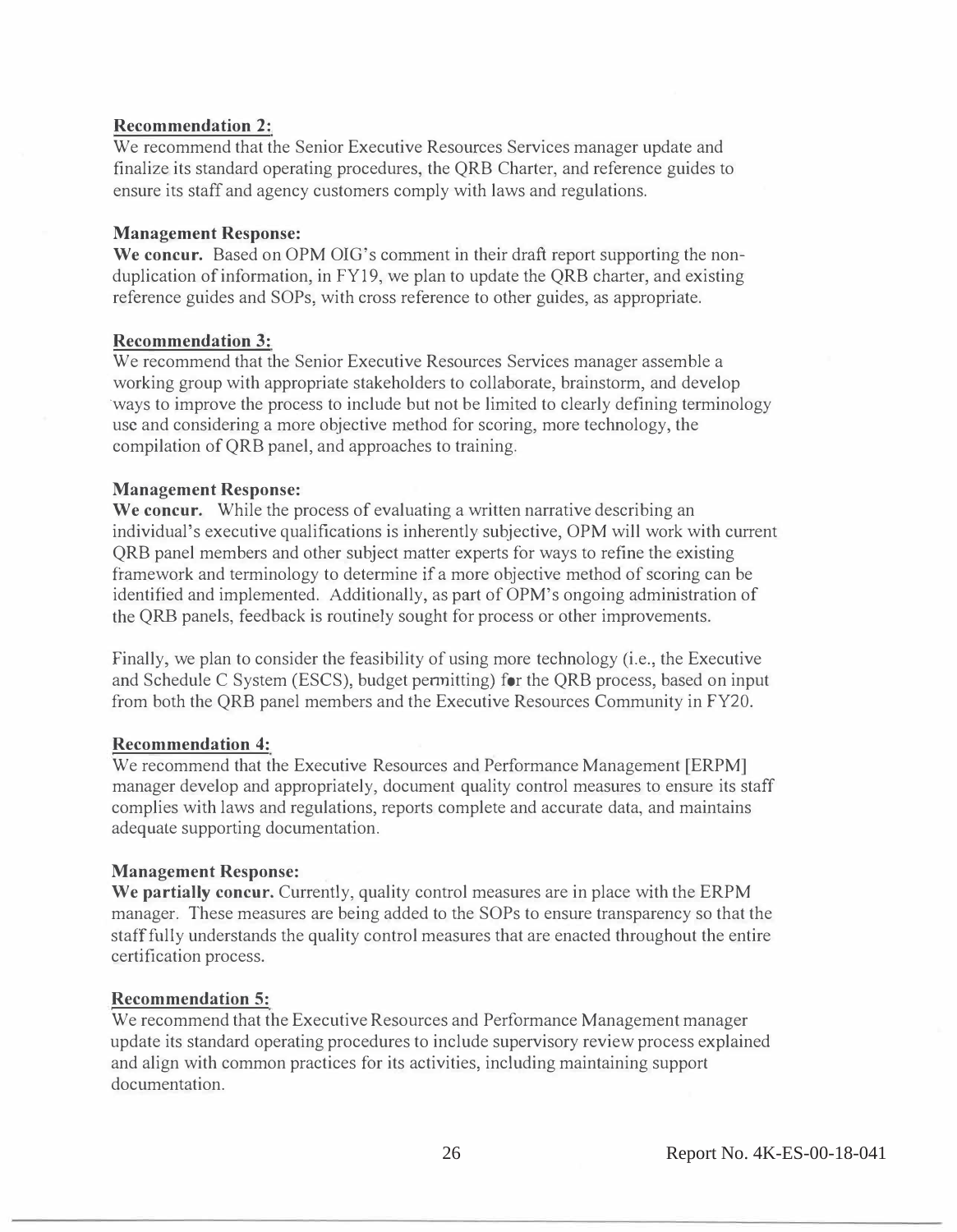#### **Management Response:**

We concur. Based on OPM OIG comment regarding non-duplication of information across the myriad of sources used, ERPM plans to implement cross-references for appropriate sources. In addition, ERPM agrees that SOPs should be updated to specifically include details of supervisory quality controls. ERPM also suggests a separate SOP be created, for a total of two SOPs regarding certification reviews  $-$  one that regards the analysis of the request while the other regards procedural requirements associated with the request. ERPM further recognizes the importance of annual reviews of the documents to ensure appropriate information is kept current.

#### **Recommendation 6:**

We recommend that the Executive Resources and Performance Management manager assemble a working group with appropriate stakeholders to collaborate, brainstorm, and develop ways to improve the processto include but not be limited to a less burdensome process for agencies, address subjectivity, implement more technology, identify additional approaches to training, and assess guidance provided.

#### **Management Response:**

**We concur.** In Q4 FY18, the ERPM manager requested feedback from the appropriate stakeholders, including the PMC Subcommittee on Strengthening the SES, 0MB, and agency Executive Resources staffto collaborate, brainstorm, and develop waysto improve the process to include but not be limited to a less burdensome process for agenciesthat addresses subjectivity, implements more technology, identifies additional approaches to training, and assesses guidance provided. As a result of that feedback, Certification 2.0 was developed and implemented. Designed towards reducing burden and subjectivity within the process, Certification 2.0 directly supported the President's Management Agenda CAP Goal 6 (Shift from Low Value to High Value Work). Government-wide templates were also developed to aid agencies in ensuring their submissions are compliant and complete. Finally, a workshop on the application of those templates is scheduled to be hosted by OPM on April 18, 2019. We feel that the actions taken and planned will completely address the recommendation.

I appreciate the opportunity to respond to this draft report. Ifyou have any questions regarding our response, please contact Laura Lynch, Deputy Associate Director, Senior Executive Services and Performance Management, 202-606-8046, and [laura.lynch@opm.gov.](mailto:laura.lynch@opm.gov)